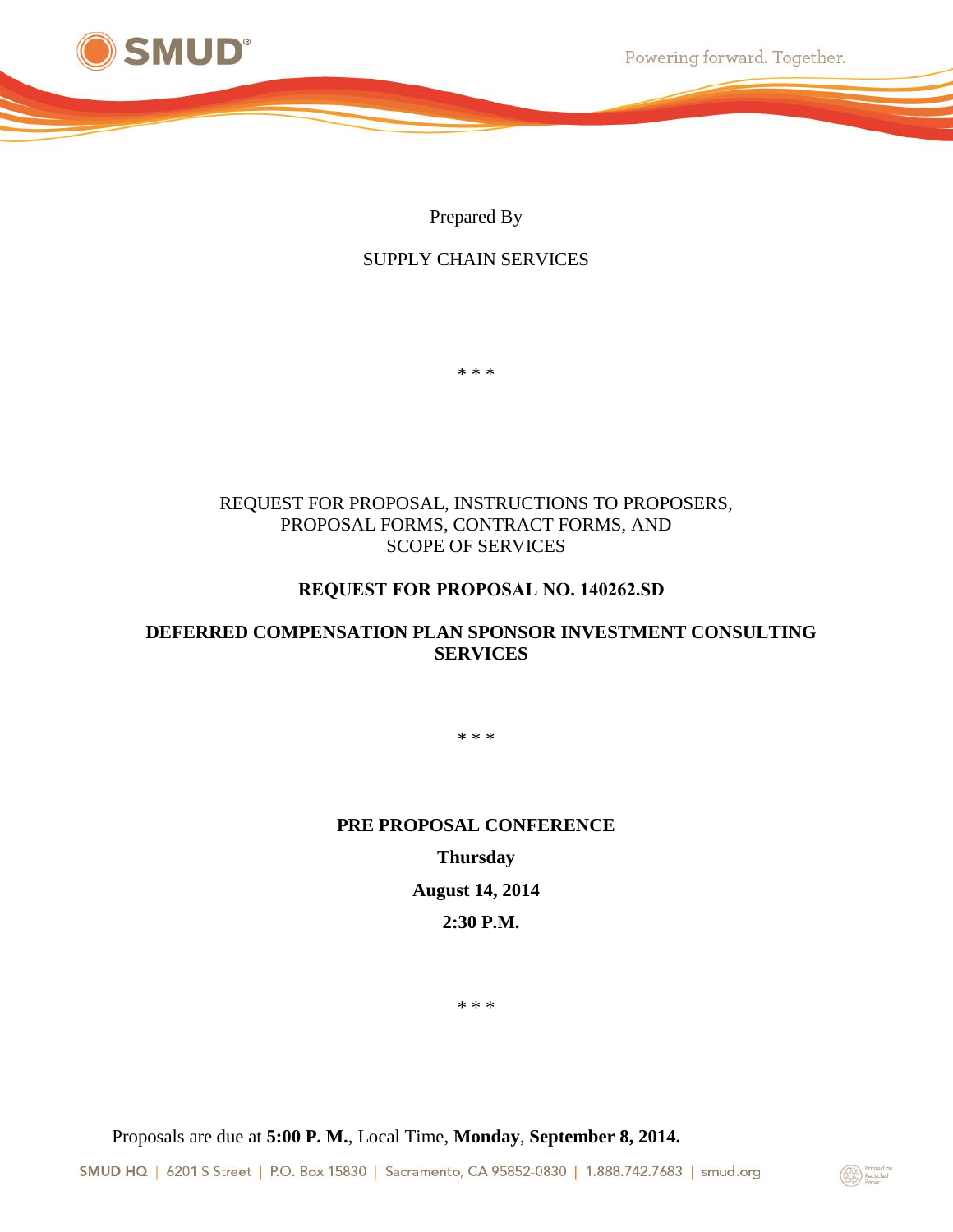# **PROPOSAL NO. [140262.SD](#page-0-0)**

## **DEFERRED COMPENSATION PLAN SPONSOR INVESTMENT CONSULTING SERVICES**

## **TABLE OF CONTENTS**

| 1. |       | <b>REQUEST FOR PROPOSALS</b>                                       | $1-1$   |
|----|-------|--------------------------------------------------------------------|---------|
| 2. |       | <b>SCOPE OF SERVICES</b>                                           | $2 - 1$ |
|    | 2.1.  | <b>GENERAL</b>                                                     | $2 - 1$ |
|    | 2.2.  | <b>BACKGROUND INFORMATION</b>                                      | $2 - 1$ |
|    | 2.3.  | <b>SCOPE OF SERVICES</b>                                           | $2 - 2$ |
|    | 2.4.  | SMUD/CONTRACTOR COORDINATION                                       | $2 - 4$ |
|    | 2.5.  | <b>BUSINESS HOURS &amp; HOLIDAYS</b>                               | $2 - 4$ |
| 3. |       | <b>INSTRUCTIONS TO PROPOSERS</b>                                   | $3-1$   |
|    | 3.1.  | TIME AND MANNER OF SUBMISSION                                      | $3-1$   |
|    | 3.2.  | <b>EXPLANATIONS TO PROPOSERS</b>                                   | $3-1$   |
|    | 3.3.  | WITHDRAWAL OR MODIFICATION OF PROPOSALS                            | $3-2$   |
|    | 3.4.  | <b>REVISIONS AND SUPPLEMENTS</b>                                   | $3-2$   |
|    | 3.5.  | SITE INSPECTION AND CONDITIONS                                     | $3-2$   |
|    | 3.6.  | PRE-PROPOSAL CONFERENCE                                            | $3-2$   |
|    | 3.7.  | PROPOSAL EVALUATION AND SELECTION PROCESS                          | $3 - 3$ |
|    | 3.8.  | NON EXCLUSIVE AGREEMENT                                            | $3-4$   |
|    | 3.9.  | <b>DURATION OF CONTRACT</b>                                        | $3-4$   |
|    | 3.10. | <b>QUALIFICATIONS OF PROPOSERS</b>                                 | $3-4$   |
|    | 3.11. | PROPOSAL PREPARATION COSTS                                         | $3-4$   |
|    | 3.12. | <b>CONFLICTS</b>                                                   | $3-4$   |
|    | 3.13. | <b>BID SCHEDULE</b>                                                | $3 - 5$ |
|    | 3.14. | MANNER AND TIME OF PAYMENT                                         | $3 - 5$ |
|    | 3.15. | <b>SUBCONTRACTORS</b>                                              | $3 - 5$ |
|    | 3.16. | <b>FRANCHISE TAX FORM 590</b>                                      | $3 - 5$ |
|    | 3.17. | NOTICE RELATED TO PROPRIETARY/CONFIDENTIAL DATA                    | $3 - 5$ |
|    | 3.18. | <b>CONTRACT</b>                                                    | $3-6$   |
|    | 3.19. | SUPPLIER EDUCATION & ECONOMIC DEVELOPMENT (SEED)<br><b>PROGRAM</b> | $3-6$   |
|    | 3.20. | ENVIRONMENTAL PROCUREMENT                                          | $3-6$   |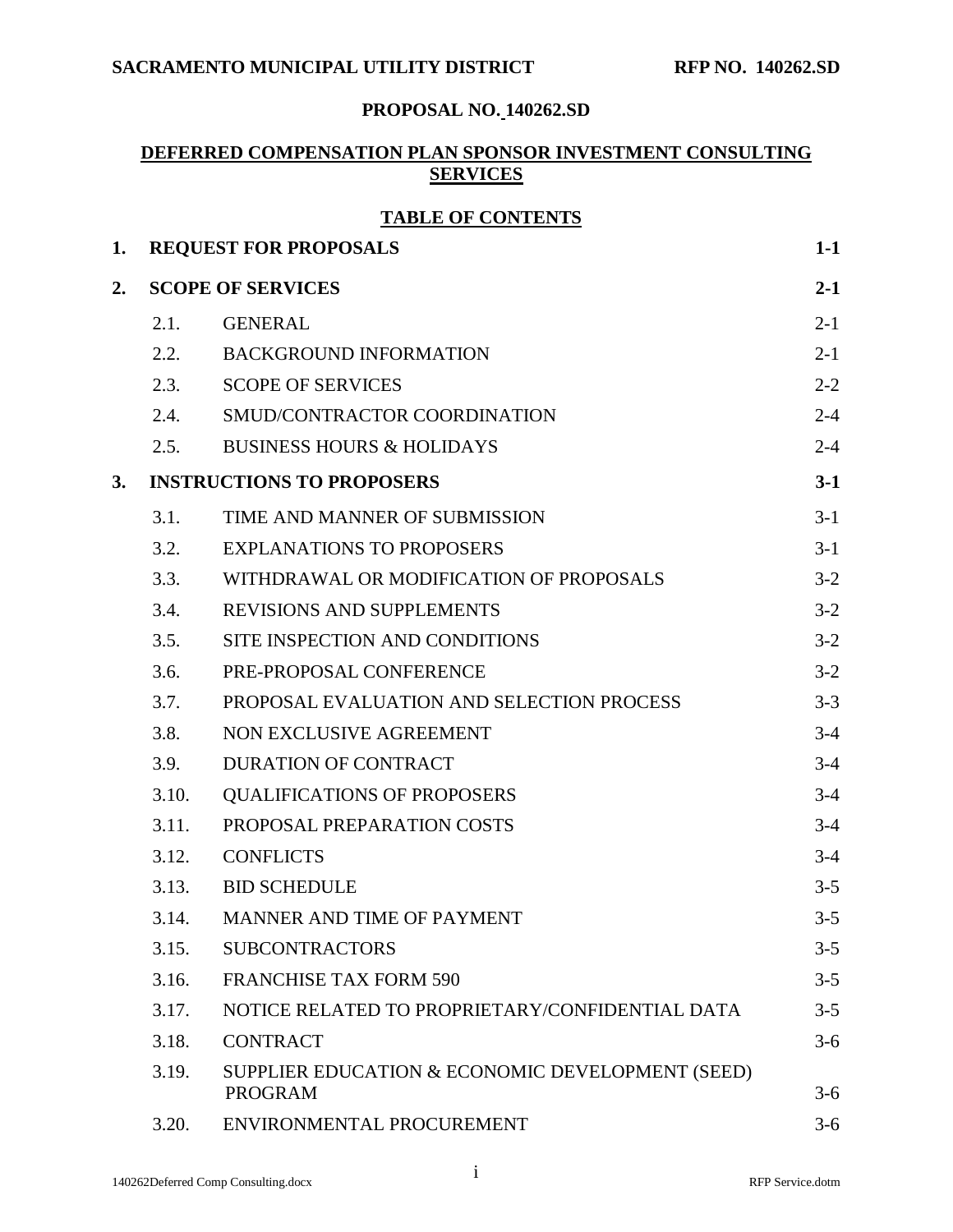**RFP NO. 140262.SD** 

|  |  | SACRAMENTO MUNICIPAL UTILITY DISTRICT |
|--|--|---------------------------------------|
|--|--|---------------------------------------|

|    | 6.9.<br>6.10. | <b>BID SCHEDULE</b>                                                     | $6-16$<br>$6 - 18$ |
|----|---------------|-------------------------------------------------------------------------|--------------------|
|    | 6.8.          | DETAILED PROPOSAL                                                       | $6-10$             |
|    | 6.7.          | DESIGNATION OF PRIME CONTRACTOR, SUBCONTRACTORS AND<br><b>SUPPLIERS</b> | $6 - 8$            |
|    | 6.6.          | SEED PROGRAM SMALL BUSINESS DECLARATION                                 | $6 - 7$            |
|    | 6.5.          | PROMPT PAYMENT PROGRAM                                                  | $6-6$              |
|    | 6.4.          | PUBLIC RECORD INDEMNITY AGREEMENT                                       | $6 - 5$            |
|    | 6.3.          | NONCOLLUSION STATEMENT                                                  | $6 - 4$            |
|    | 6.2.          | SAFETY COMPLIANCE CERTIFICATE                                           | $6 - 3$            |
|    | 6.1.          | PROPOSAL AGREEMENT NO. 140262.SD                                        | $6 - 2$            |
| 6. |               | PROPOSAL REQUIREMENTS                                                   | $6 - 1$            |
| 5. |               | PROPOSAL EVALUATION CRITERIA                                            | $5-1$              |
|    | 4.7.          | ADDITIONAL INFORMATION                                                  | $4 - 3$            |
|    | 4.6.          | FALSIFICATION OF INFORMATION                                            | $4 - 3$            |
|    | 4.5.          | <b>CONTRACT COMPLIANCE</b>                                              | $4 - 3$            |
|    | 4.4.          | SEED PROGRAM QUALIFICATION                                              | $4 - 2$            |
|    | 4.3.          | PROGRAM GOALS AND INCENTIVES                                            | $4 - 1$            |
|    | 4.2.          | <b>OVERVIEW</b>                                                         | $4 - 1$            |
|    | 4.1.          | <b>INTRODUCTION</b>                                                     | $4 - 1$            |
| 4. |               | <b>SUPPLIER EDUCATION &amp; ECONOMIC DEVELOPMENT (SEED) PROGRAM 4-1</b> |                    |
|    | 3.22.         | CONFLICT OF INTEREST DISCLOSURE NOTICE                                  | $3 - 7$            |
|    | 3.21.         | <b>SAFETY PROGRAM</b>                                                   | $3 - 7$            |

# **ATTACHMENTS**

Statement of Investment Policy and Guidelines for the 401k and 457b Deferred Compensation Plans - Spring 2014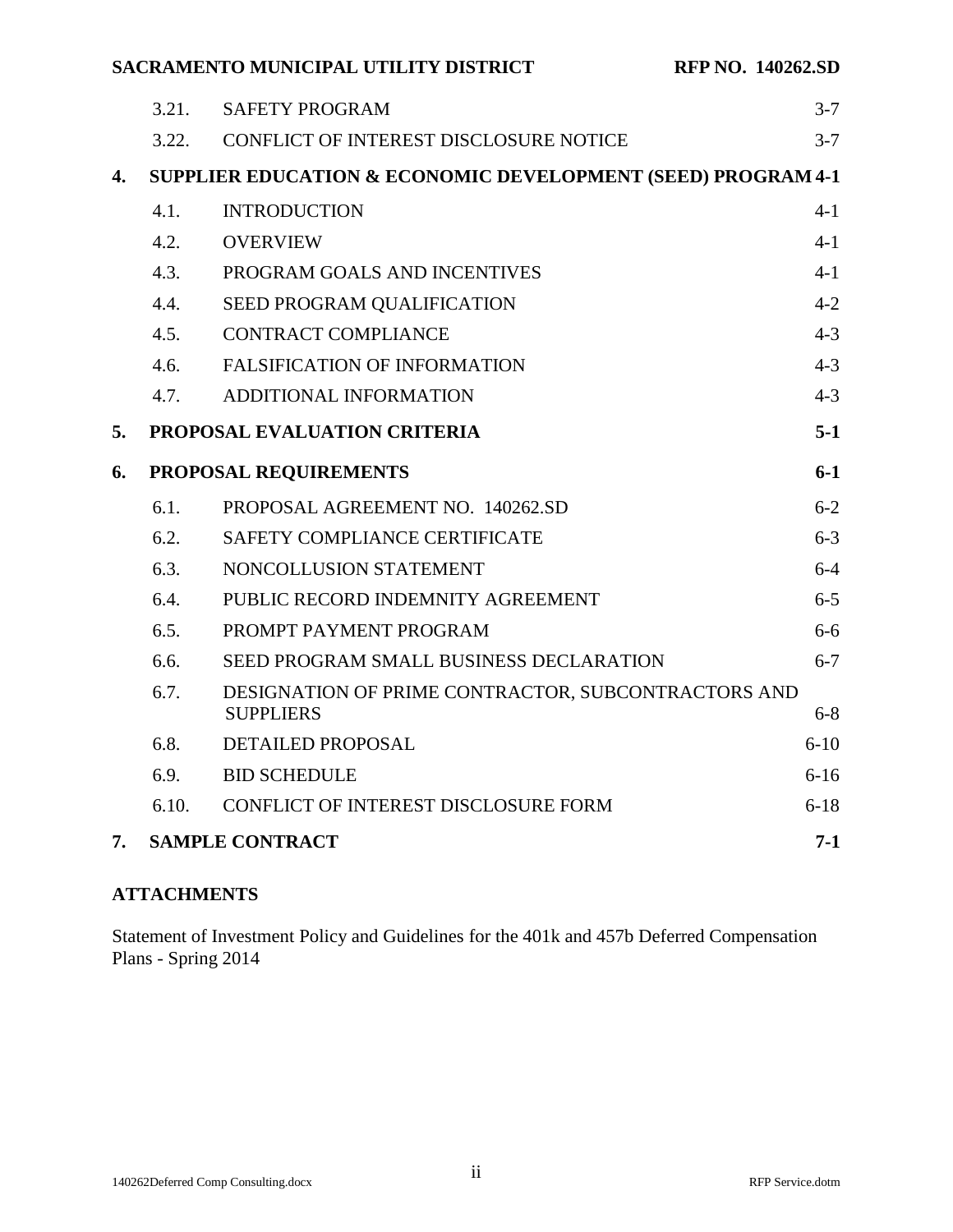## <span id="page-3-0"></span>**1. REQUEST FOR PROPOSALS**

#### **NO. [140262.SD](#page-0-0)**

The Sacramento Municipal Utility District, hereinafter referred to as "SMUD", is soliciting proposals for **[DEFERRED COMPENSATION PLAN SPONSOR INVESTMENT](#page-0-1) [CONSULTING SERVICES](#page-0-1)**.

This Request for Proposal provides instructions to contractors for submitting proposals and establishes terms and conditions under which SMUD will contract for such services.

Proposals responding to this Request for Proposal will be due at **5:00** [P. M.,](#page-0-2) Local Time, **[Monday](#page-0-3)**, **[September](#page-0-4) [8](#page-0-5)**, **[2014](#page-0-6)**.

All proposals must strictly conform to the requirements described in this Request for Proposal.

### **PROPOSERS SHALL PAY PARTICULAR ATTENTION TO THE FOLLOWING REQUIREMENTS:**

#### **ENVIRONMENTAL PROCUREMENT:**

SMUD has adopted an Environmental Protection Policy in which it commits to environmental stewardship, the conservation of natural resources, reductions in the use of hazardous substances, reductions in mobile sources of NOx emissions, and recycling and responsible disposal. SMUD will promote environmental procurement practices that will minimize environmental impacts, conserve natural resources, and reward environmentally conscious manufacturers and contractors, while remaining fiscally responsive. To further its policy SMUD will favor environmentally preferable procurements when price, quality, and availability are equal. To this end, SMUD will endeavor to reward environmentally conscious manufacturers, suppliers, and contractors with contracting opportunities that address these policy goals in addition to providing SMUD and its customer-owners fiscally responsible procurement options.

#### **SUPPLIER EDUCATION & ECONOMIC DEVELOPMENT (SEED) PROGRAM:**

SMUD is committed to achieving full and equal contracting opportunities for ratepayers doing business with SMUD and has adopted the program described in this solicitation to help fulfill that commitment.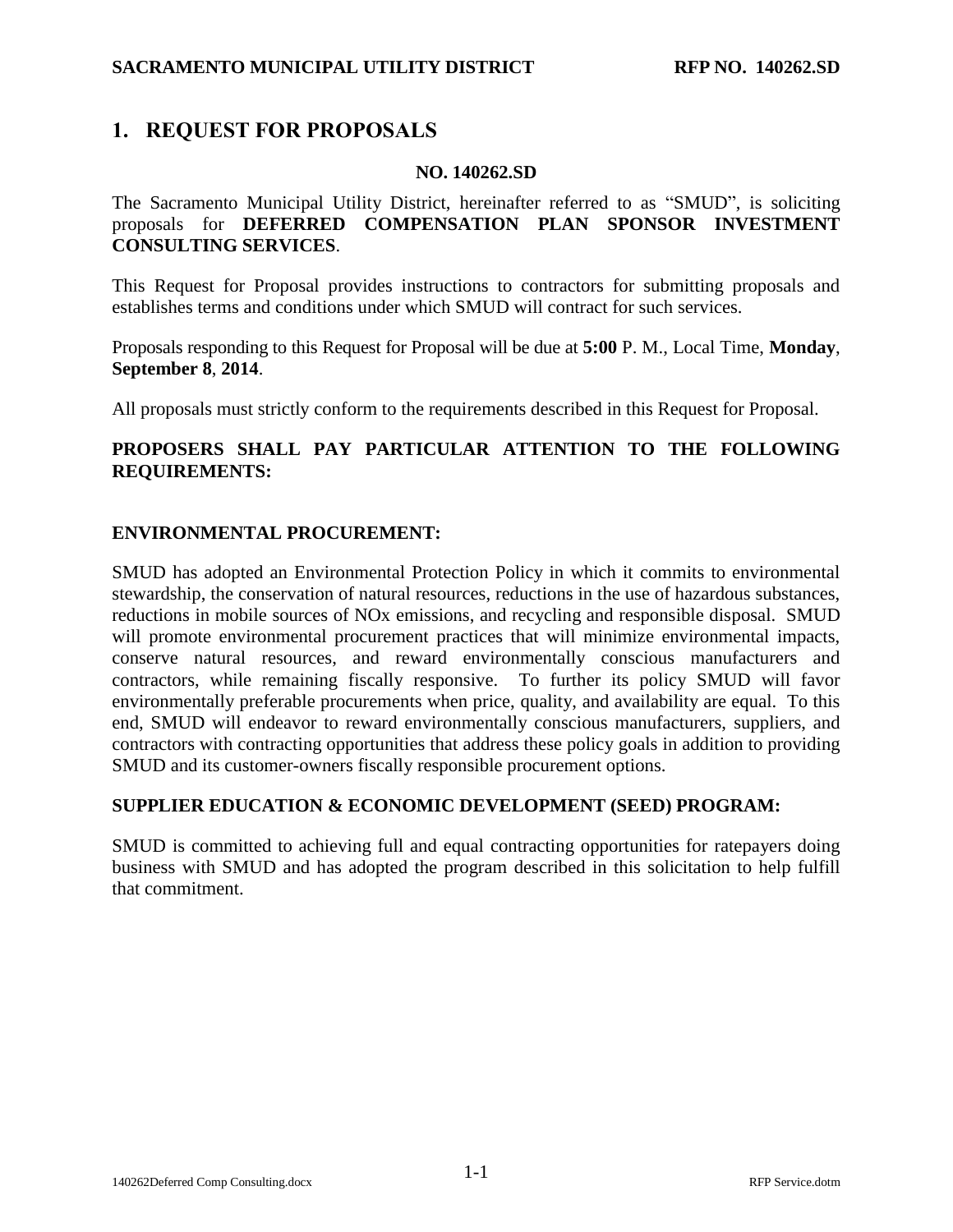### **SAFETY PROGRAM REQUIREMENT:**

The personal safety and health of the general public, SMUD employees, and Contractor employees is of paramount importance. Included within this specification are safety instructions that have been prepared to aid a Contractor or Contractor's employees to comply with the safety requirements and regulations which are necessary to avoid personal injury to the general public, SMUD employees, and Contractor employees and to prevent damage to SMUD buildings, equipment, or materials while performing this contract.

## **SACRAMENTO MUNICIPAL UTILITY DISTRICT**

By: /s/ Sandra Dragon Name: Sandra Dragon Title: Supervising Procurement Specialist Date: August 7, 2014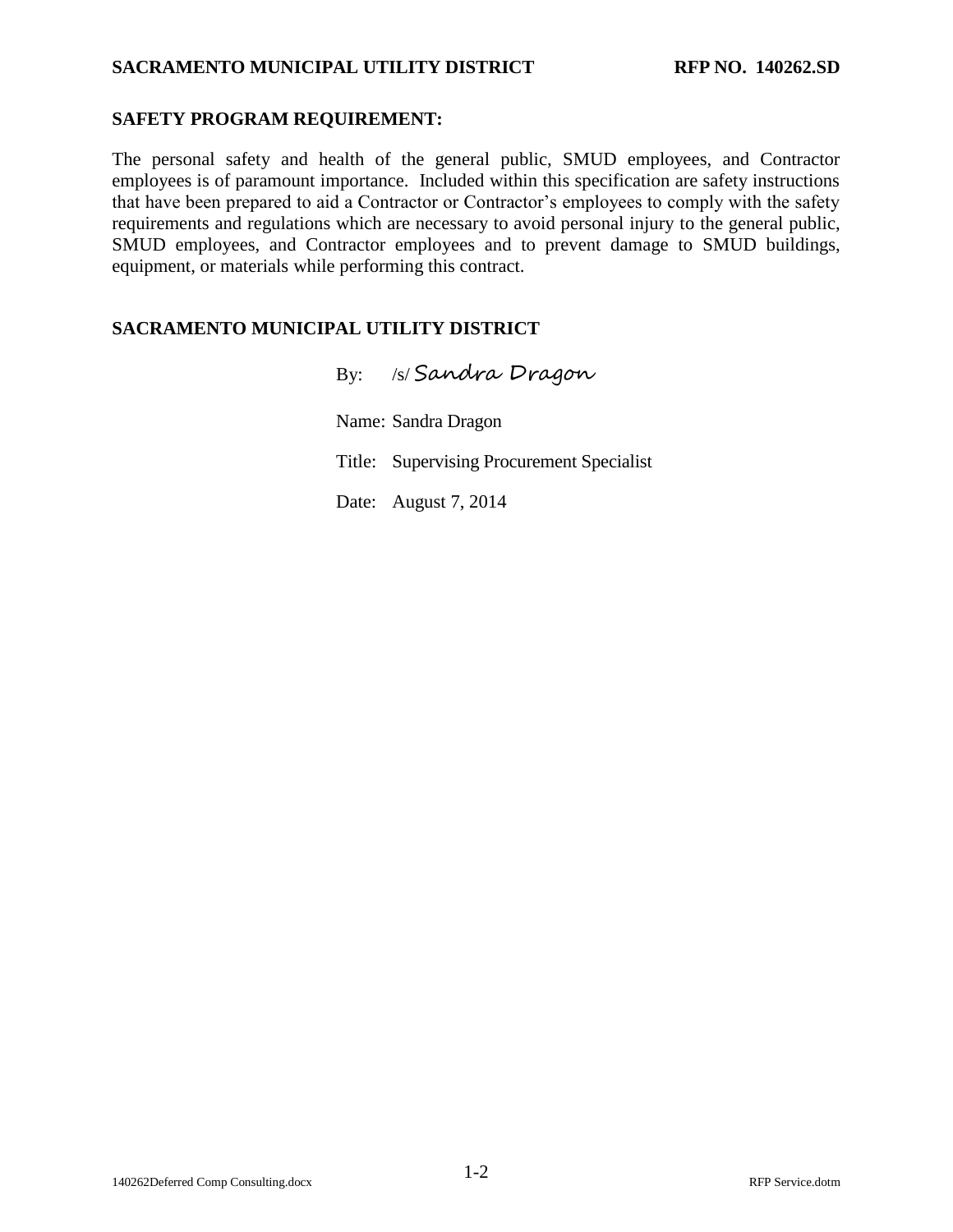# <span id="page-5-0"></span>**2. SCOPE OF SERVICES**

### <span id="page-5-1"></span>**2.1. GENERAL**

The Proposer shall provide all labor, material, and equipment required to perform the Service described as: **[DEFERRED COMPENSATION PLAN SPONSOR INVESTMENT](#page-0-1) [CONSULTING SERVICES](#page-0-1)**. This solicitation seeks a qualified contractor to provide investment consulting services regarding SMUD's 457 and 401(k) investment plans. Services will be requested and coordinated by SMUD's Treasury Department. Examples, which are more clearly listed below, include monitoring the performance of existing funds, providing a recommended replacement for funds the consultant believes should be deleted from the plans, selecting appropriate benchmarks to monitor fund performance, reviewing and commenting on the plans' investment policy and negotiating fees with the plan administrator/recordkeeper. Services will be provided from approximately January 1, 2015, through December 31, 2017, with an option to extend through December 31, 2019. SMUD intends to award one contract for all the services described in this Request For Proposal.

#### <span id="page-5-2"></span>**2.2. BACKGROUND INFORMATION**

The Sacramento Municipal Utility District was formed by vote of the electors under provisions of the Municipal Utility District Act (Act). SMUD commenced operations in 1947 with the primary activity being the acquisition, generation, transmission and distribution of electric energy. SMUD serves Sacramento County and part of Placer County, a 900 square mile service area comprising over 1,000,000 people. SMUD is governed by a Board of Directors, which consists of seven directors elected by ward for staggered four-year terms. The Board of Directors has full power to establish electric service rates and set other policy for SMUD operations.

SMUD has approximately 2,100 employees, nearly all of whom have civil service status and are participants in the California Public Employee's Retirement System (PERS) and are covered by Social Security. SMUD's employees other than managers, supervisors, and professional employees are represented by recognized employee organizations of their own choosing. Physical force employees are represented by the International Brotherhood of Electrical Workers (IBEW), and clerical, technical and some administrative employees are represented by the Organization of SMUD Employees (OSE). SMUD's fiscal year ends on December 31 and its employees are paid biweekly using an automated payroll system.

DEFERRED COMPENSATION PROGRAM SMUD offers a Deferred Compensation Program, which consists of both Internal Revenue Code Section 401(k) Plan and Internal Revenue Code Section 457 Plan. The General Manager has responsibility for the overall administration of the Plans, with a Deferred Compensation Committee to oversee the day-to-day administration of the Plans. Both Plans are currently administered by Fidelity. The recordkeeper fee structure is a flat fee per participant per plan. A brief description of those plans and current fund offerings are described below.

The 401(k) Plan was established in 1993. The approximate value of the Plan at March 31, 2014 was \$208 million dollars.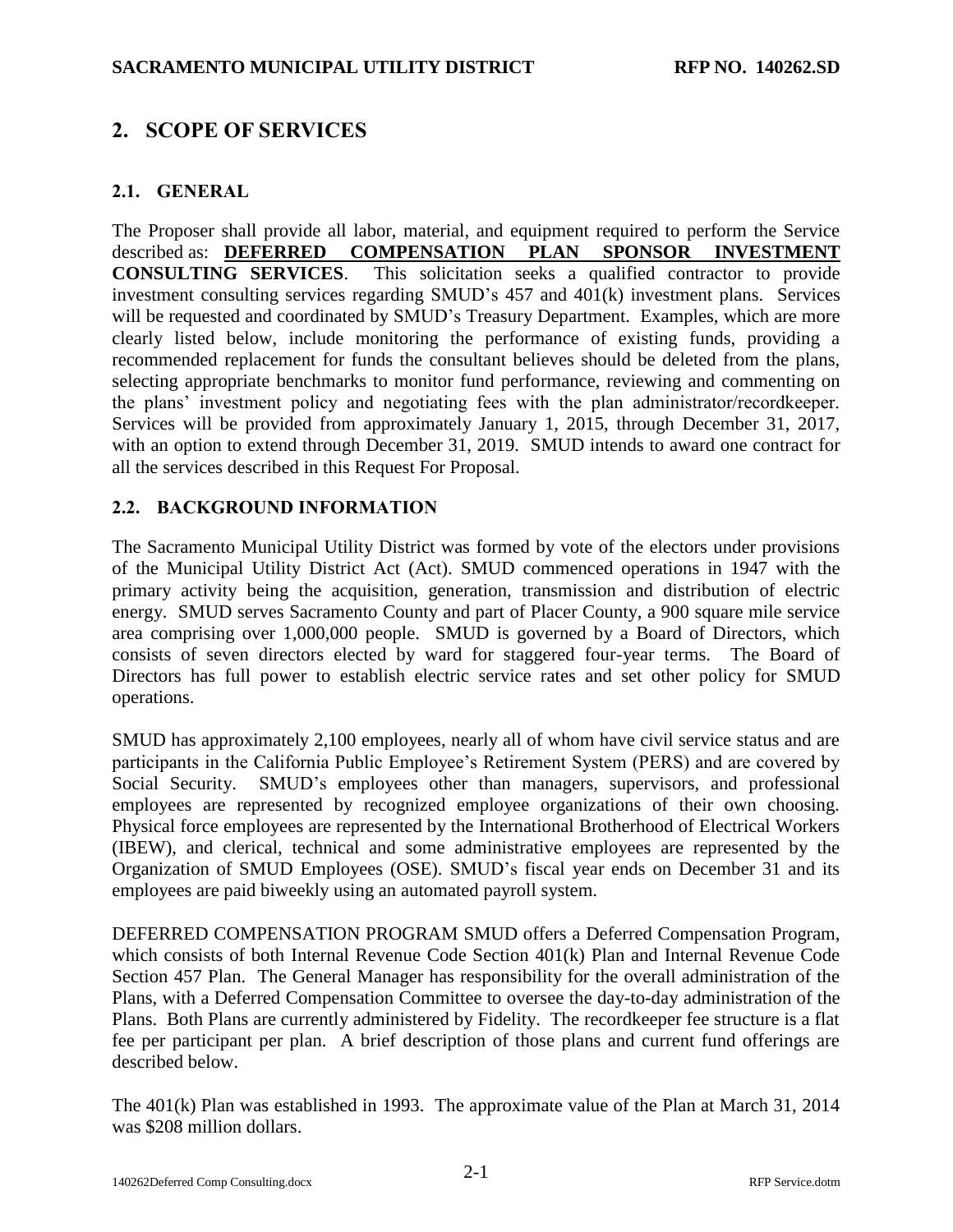The 457 Plan was established in 1974. In accordance with the Small Business Job Protection Act, the SMUD's 457 Plan is now held in a custodial trust with Fidelity Management Trust Company. The approximate value of the Plan at March 31, 2014 was \$99 million dollars.

The same funds are offered in the 457 and  $401(K)$  plans. Below is a Fund listing (note that two of the funds listed below are different than shown in the investment policy (Attachment A) because the fund changes are not yet reflected in the investment policy.

| <b>CATEGORY</b>                 | <b>FUND</b>                                                     | <b>TICKER</b> |
|---------------------------------|-----------------------------------------------------------------|---------------|
| <b>Stable Value</b>             | Wells Fargo Stable Return Fund E                                | N/A           |
| Bond                            | <b>Blackrock Bond Index</b>                                     | <b>WFBIX</b>  |
|                                 | <b>PIMCO</b> Total Return Inst                                  | <b>PTTRX</b>  |
| <b>Balanced/Lifecycle Funds</b> | Amer. Century Strategic Alloc. - Aggressive                     | <b>ACCIX</b>  |
|                                 | Amer. Century Strategic Alloc.- Moderate                        | <b>ASAMX</b>  |
|                                 | Amer. Century Strategic Alloc.- Conservative                    | <b>AAAIX</b>  |
| Diversified Inflation           | PIMCO All Asset Fund Inst.                                      | <b>PAAIX</b>  |
| Protection                      |                                                                 |               |
| Large Cap Value                 | Davis NY Venture                                                | <b>DNVYX</b>  |
|                                 | Dodge & Cox Stock                                               | <b>DODGX</b>  |
| Large Cap Core                  | SsgA S&P 500 Index                                              | N/A           |
|                                 | Vanguard Growth & Income                                        | <b>VGIAX</b>  |
| Large Cap Growth                | American Funds Growth Fund of America R-6                       | <b>RGAGX</b>  |
| Socially Responsible            | Brown Advisory Winslow Sustainability Fund Inst                 | <b>BAFWX</b>  |
| Mid/Small Cap Value             | Artisan Midcap Value                                            | <b>APHQX</b>  |
| <b>Stock</b>                    | Goldman Sachs Small Cap Value                                   | <b>GSSIX</b>  |
| Mid/Small Cap Growth            | Vanguard Mid Cap Growth                                         | <b>VMGRX</b>  |
| <b>Stock</b>                    | Morgan Stanley Inst Small Co Growth                             | <b>MSSGX</b>  |
| <b>International Equity</b>     | EuroPacific Growth                                              | <b>RERGX</b>  |
|                                 |                                                                 |               |
| <b>Emerging Markets</b>         | Wells Fargo Advantage Emerging Markets Equity<br>R <sub>6</sub> | <b>EMGDX</b>  |

### <span id="page-6-0"></span>**2.3. SCOPE OF SERVICES**

Contractor will issue within 45 days a report (9 copies) for the preceding calendar quarter (unless otherwise specified below) to the SMUD Deferred Compensation Committee (DCC) that includes, at a minimum, items 1-3 below:

- 1. Recommendations:
	- a) Ensure the Plans' list of investment options is appropriate. Recommend whether each fund should remain in the Plans, go on watch list, or be deleted from the Plans in accordance with guidelines in the investment policy. This would be based on required performance requirements in the investment policy and qualitative investment consultant input for such factors as style change, loss of key staff, etc.
	- b) Recommend Contractor-selected fund replacements on an as-needed basis. This includes providing a search report supporting the recommended fund after a recommendation is made to change or add funds
	- c) Recommendation on appropriate changes to benchmarks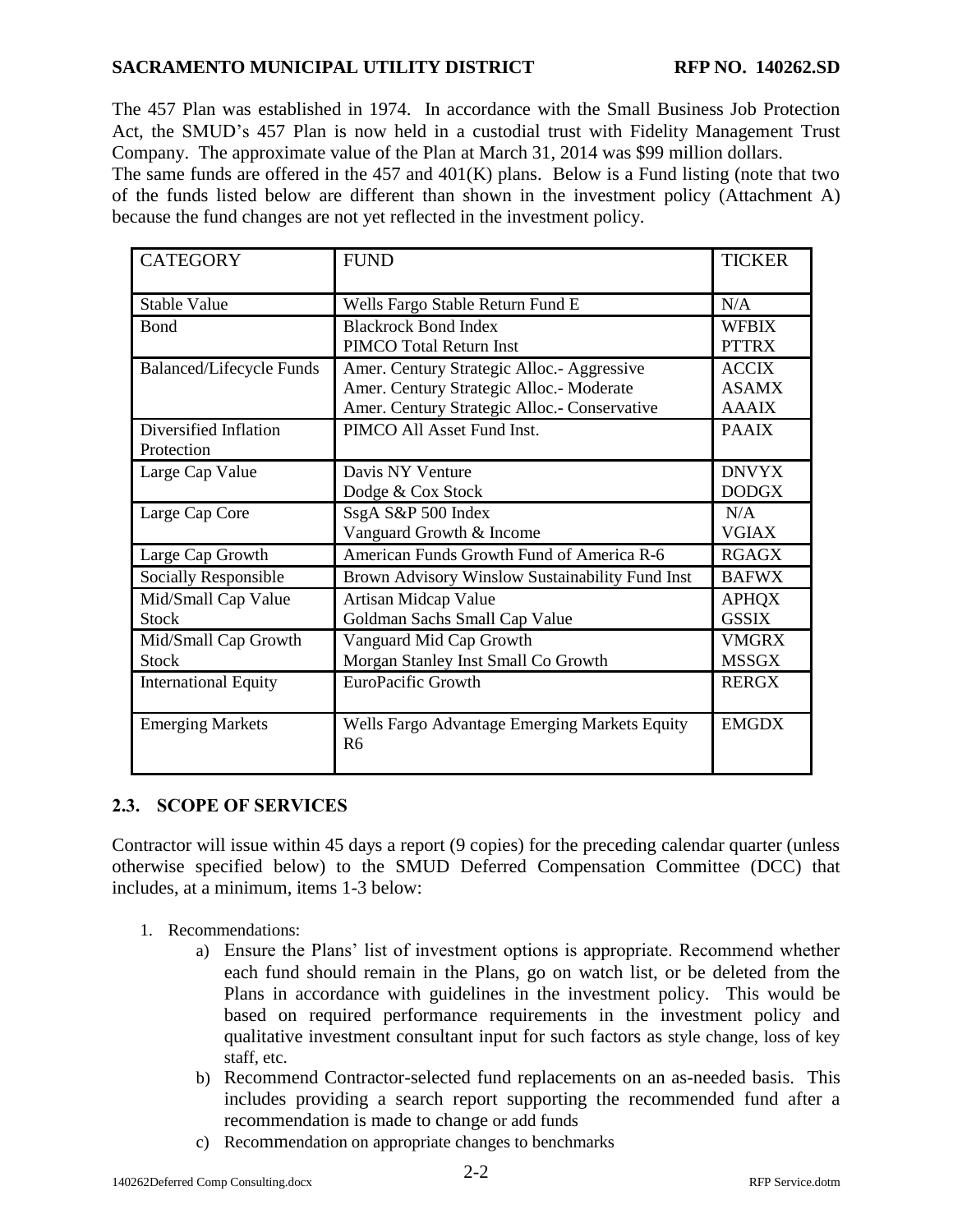- 2. Performance/Observations:
	- a) Comments on how the funds performed and why
	- b) Comments and observations including whether the fund manager adhered to stated investment policies, objectives and/or style and identify any deviations from stated investment policies, objectives and/or style, if any, and comments as to changes in key personnel such as investment manager, research team, etc.
	- c) Rates of return for each fund measured net of investment manager fees and all fund expenses compared with performance for a peer group universe (benchmark) and other relevant market indices for the following time periods: 3 months, 1 year, 3 years, 5 years, and 10 years
	- d) Risk adjusted performance
	- e) Provide a brief statement as to whether any significant fund changes occurred such as change in manager, fund fees, significant change in investment allocation.
	- f) Fund operating expenses expressed in basis points or percentage
	- g) Fund characteristics including name of manager, duration of manager with the fund, fund objective, style and description of fund performance
	- h) Overview of marketplace trends (as needed, but at least annually)
	- i) Notify the DCC and/or its designees about significant issues regarding funds and issues affecting the plan.
	- j) A summary of the market and economic environment for the most recent calendar period covered by the report
	- k) Notices of pertinent investment manager news/activity occurring between formal reporting periods and recommendations if action is warranted
- 3. Size/allocations
	- a) The market value of the plan assets as of the last business day of the report period
	- b) The portion of the plan assets allocated to each investment fund as of the last day of the report period
- 4. Meetings:
	- a) Meet in person with DCC at SMUD headquarters (at least 3 times during year) and by telephone call (up to 1 time during year) to discuss the report and recommendations
- 5. Administrative:
	- a) Review the investment policy to provide DCC any recommended changes (annually)
	- b) Provide a recordkeeper fee structure benchmarking report to assist in determining a) whether fees under SMUD's plans are reasonable, b) why SMUD's fees may differ from the then current market, and c) any pricing trends.
	- c) Assist the DCC in periodically assessing and negotiating with administrator (fees and/or services)
- 6. Other:
	- a) Other services as requested by the DCC through the Contract Manager.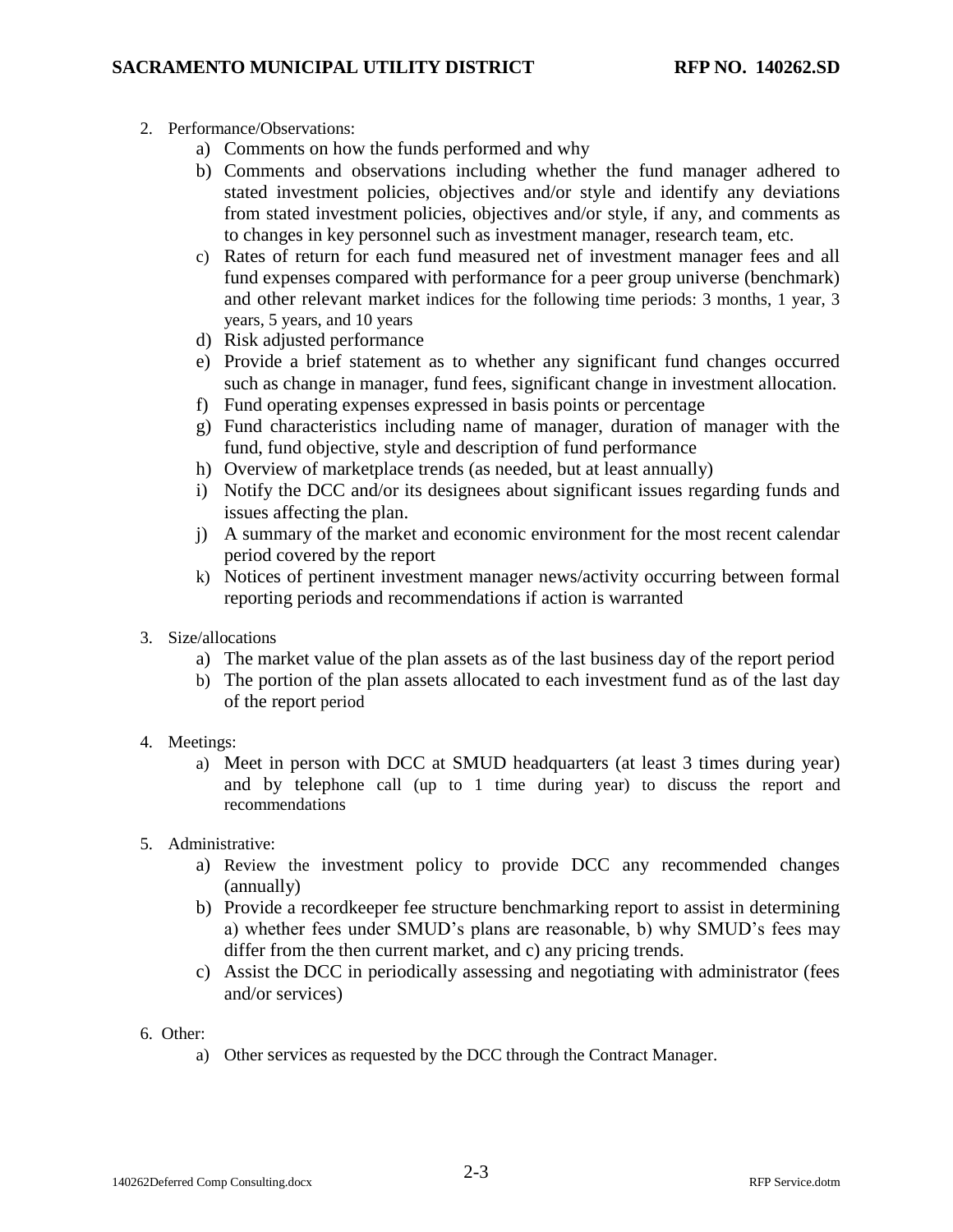### <span id="page-8-0"></span>**2.4. SMUD/CONTRACTOR COORDINATION**

SMUD's Contract Manager for this requirement is Ron Jelicich. Ron will be the primary contact between SMUD and the Contractor. Although various SMUD employees may interface with the Contractor during the contract, Ron will be the principal SMUD contact and is the only SMUD employee authorized to give technical direction to the Contractor. In addition, the Contract Manager will be responsible for rejecting unsatisfactory work and requesting the Contractor to re-perform the services at no additional cost to SMUD.

### <span id="page-8-1"></span>**2.5. BUSINESS HOURS & HOLIDAYS**

SMUD's business hours are 8:00 a.m. until 5:00 p.m., on Mondays through Fridays. In addition, SMUD will observe and be closed on the following holidays:

- A. New Years Day
- B. Martin Luther King Day
- C. President's Day
- D. Memorial Day
- E. Independence Day
- F. Labor Day
- G. Thanksgiving Day
- H. The Day after Thanksgiving Day
- I. Christmas Day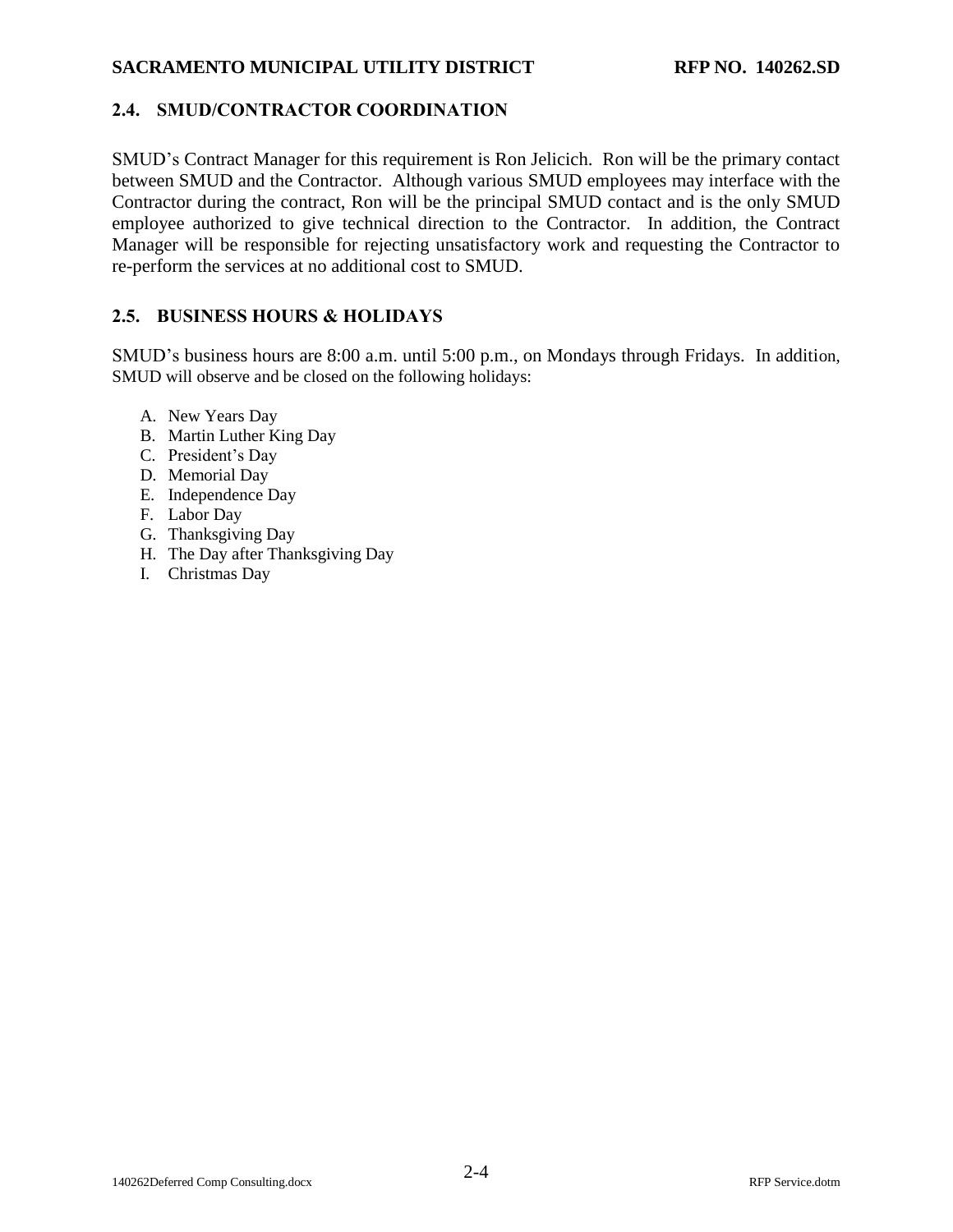# <span id="page-9-0"></span>**3. INSTRUCTIONS TO PROPOSERS**

### <span id="page-9-1"></span>**3.1. TIME AND MANNER OF SUBMISSION**

The Proposal shall be submitted to and received by SMUD's Supply Chain Services office no later than **5:00** [P. M.,](#page-0-2) Local Time, **[Monday](#page-0-3)**, **[September](#page-0-4) 8, [2014](#page-0-4)**

Proposals must be enclosed in a sealed envelope and addressed as follows:

| <b>By US Mail or Overnight Delivery:</b> | <b>By Hand Delivery:</b>                     |
|------------------------------------------|----------------------------------------------|
| Sacramento Municipal Utility District    | <b>Sacramento Municipal Utility District</b> |
| <b>Supply Chain Services Office:</b>     | <b>Supply Chain Services Office</b>          |
| Attention: Sandy Dragon (MS B204)        | Attention: Sandy Dragon (MS B204)            |
| Request for Proposal No. 140262.SD       | Request for Proposal No. 140262.SD           |
| 6100 Folsom Blvd                         | 6201 S Street                                |
| Sacramento, CA 95819-4630                | Sacramento, CA 95817-1899                    |

The proposal-mailing envelope must be clearly marked as a proposal responding to SMUD Request for Proposal No. **[140262.SD](#page-0-0)**; **ATTENTION:** Sandy Dragon. The envelope shall also show the Contractor's name and address.

Each proposal shall give the full business address of the Proposer and shall be signed by an authorized official of the company. The name of each person signing the proposal shall be typed or printed below the signature. When requested by SMUD, satisfactory evidence of the authority of the person signing on behalf of the Proposer shall be furnished.

Proposals shall cover the entire scope of the Request for Proposals, shall be printed one-sided 8- 1/2 X 11" size and easily removable from any binding -- E.G. no glued or spiral binding.

All proposals submitted become the property of SMUD.

#### <span id="page-9-2"></span>**3.2. EXPLANATIONS TO PROPOSERS**

Should the Proposer find discrepancies in or omissions from this document, or should the intent or meaning appear to the Proposer to be obscure or ambiguous, the Proposer should immediately send SMUD a written request for interpretation, clarification, or correction thereof before submitting a proposal. The Proposer making such a request will be solely responsible for the timely receipt of the written request by SMUD. Replies to such inquiries will be made only in the form of addenda to this Request for Proposal, and will be issued simultaneously to all business firms or persons who have obtained a copy of the Request for Proposal from SMUD. Verbal requests for information during the period of proposal preparation are acceptable if made sufficiently in advance of the proposal opening date to allow issuance of an addendum to the Request for Proposal. Direct all communications regarding questions on this Request for Proposal prior to the due date to the following, as appropriate: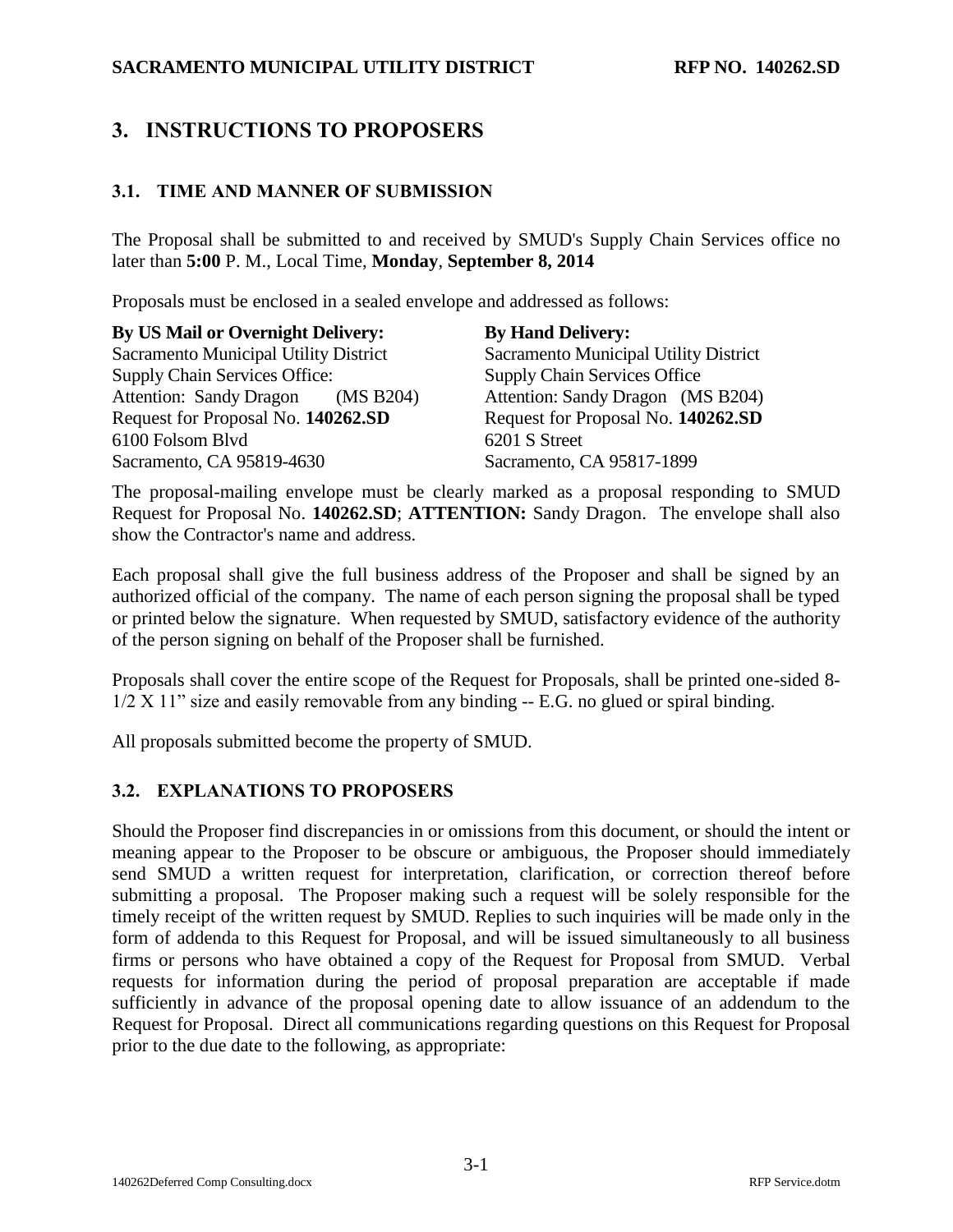| <b>Contact</b>    | <b>REQUEST FOR PROPOSAL</b> | <b>SEED PROGRAM</b> |
|-------------------|-----------------------------|---------------------|
| Contact Name      | <b>Sandy Dragon</b>         | Lori Okamoto        |
| Phone number      | $(916)$ 732-5655            | $(916)$ 732-5984    |
| <b>FAX</b> number | $(916) 732 - 5601$          | $(916) 732 - 5601$  |

SMUD will not be bound by any oral interpretation of the Request for Proposal, which may be made by any of its representatives or employees, unless such interpretations are subsequently issued in the form of an addendum to this Request for Proposal.

#### <span id="page-10-0"></span>**3.3. WITHDRAWAL OR MODIFICATION OF PROPOSALS**

Proposals may be modified or withdrawn only by a written request received by SMUD prior to the Request for Proposal due date.

#### <span id="page-10-1"></span>**3.4. REVISIONS AND SUPPLEMENTS**

- 3.4.1 Addenda: If it becomes necessary to revise or supplement any part of this Request for Proposal an addendum will be provided.
- 3.4.2 Acknowledgment of Addenda: Receipt of an addendum to this Request for Proposal by a Proposer must be acknowledged by signing and submitting the addendum signature sheet as part of the Proposer's Proposal.

### <span id="page-10-2"></span>**3.5. SITE INSPECTION AND CONDITIONS**

In addition to examination of this Request for Proposal, each Proposer shall make whatever other arrangements are necessary to become fully informed regarding all existing and expected conditions and matters which, during the contract time period, could affect in any way, the work, performance of work, or the cost thereof. Any failure to fully investigate the work site or the foregoing conditions shall not relieve the Proposer from responsibilities for properly estimating the difficulty or cost of successfully performing the work. SMUD assumes no responsibility for any representation made by its representatives or agents, during or prior to the execution of a contract pursuant to this Request for Proposal, unless such information is in writing in the form of an addendum to this Request for Proposal.

#### <span id="page-10-3"></span>**3.6. PRE-PROPOSAL CONFERENCE**

An on-line Pre-Bid Conference is scheduled for **2:30 P.M. [Thursday](#page-0-7)**, **[August](#page-0-8) 14, [2014](#page-0-8)**.

It is strongly recommended that all Proposers attend this conference to ensure a complete understanding of the details of this Request for Proposal.

### **VENDOR REGISTRATION IS REQUIRED. PLEASE COMPLETE REGISTRATION NO LATER THAN ONE (1) HOUR PRIOR TO SCHEDULED PRE-PROPOSAL MEETING.**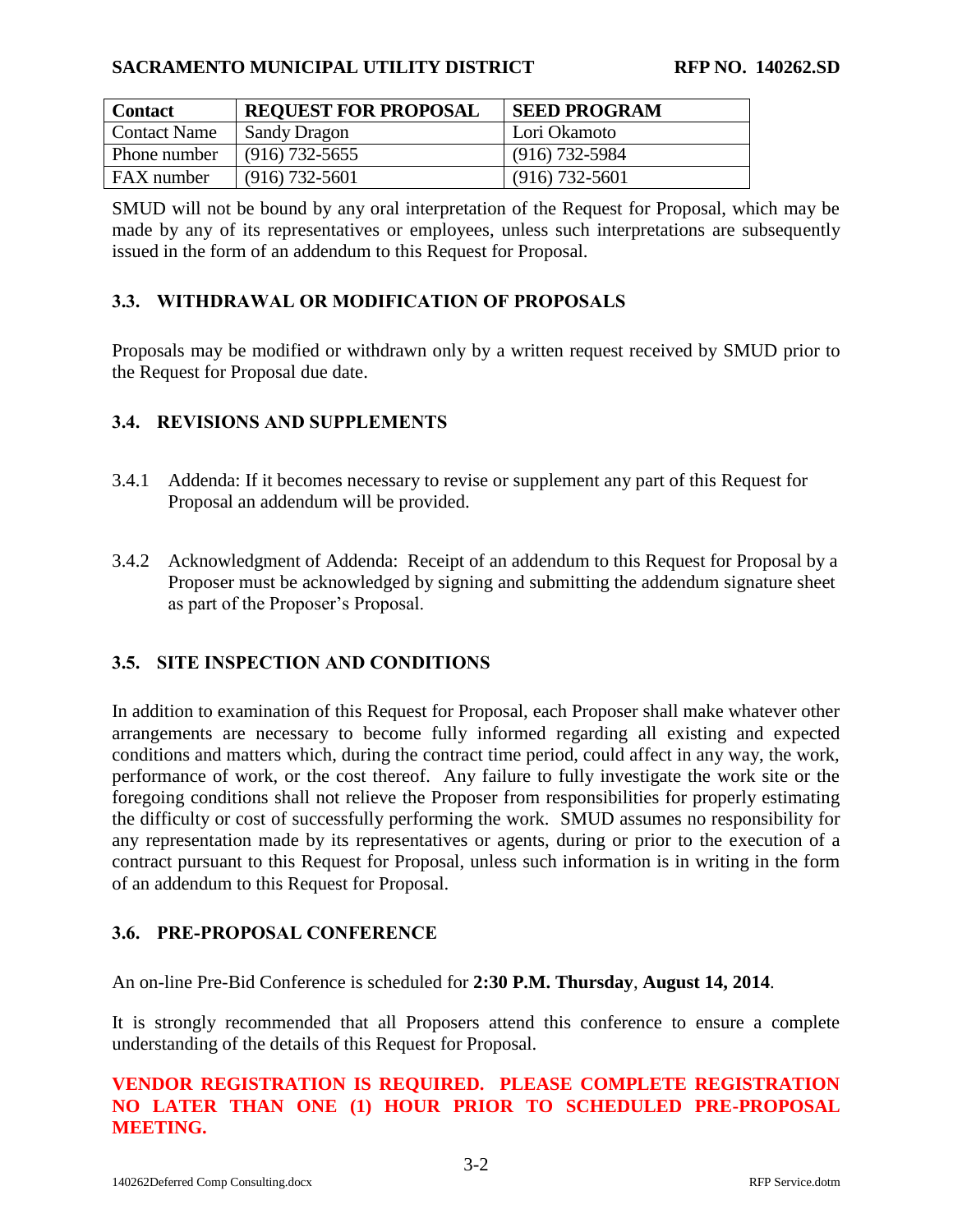#### **To register for this meeting:**

1. Go to <https://smud.webex.com/smud/j.php?J=800732619>

2. Register for the meeting.

### **ONCE THE HOST APPROVES YOUR REQUEST, YOU WILL RECEIVE A CONFIRMATION E-MAIL WITH INSTRUCTIONS FOR JOINING THE MEETING.**

For additional assistance with registration:

You can contact Sandy Dragon at [Sandy.Dragon@smud.org.](mailto:Sandy.Dragon@smud.org)

### <span id="page-11-0"></span>**3.7. PROPOSAL EVALUATION AND SELECTION PROCESS**

The proposals submitted in response to this solicitation shall be evaluated for award based on the criteria described in the Proposal Evaluation Criteria section of this Request for Proposal.

SMUD may request additional information from any or all Proposers after the initial evaluation of the proposals to clarify terms and conditions.

Based on SMUD's review of the proposals received, a short listed group of Proposers may be selected. The short listed firms may be required to make verbal presentations of their qualification to SMUD. If a presentation is determined to be required, the presentation will be considered in the overall technical rating.

The contract will be awarded to the best-qualified Proposer, after price and other factors have been considered, provided that the proposal is reasonable and is in the best interests of SMUD to accept it.

The right is reserved, as the interest of SMUD may require, to reject any or all proposals and to waive any irregularity in the proposals received.

SMUD will post a "Notification of Intent to Award" and "Evaluation Summary" of the Proposals received and evaluated on the SMUD Bid Website in the Bid Results category (or any successor SMUD web portal) at least five (5) business days prior to awarding the contract. *The posting includes the Proposal Price for all responsive proposals.* After the "Notification of Intent to Award" and the "Evaluation Summary" are posted, any unsuccessful Proposers may request the reason(s) their proposal was not selected. In the event a Proposer elects to protest SMUD's selection, the protest must be submitted in writing to SMUD's Manager, General Services, within five (5) business days of the posting of the "Notification of Intent to Award" and "Evaluation Summary". SMUD's Contract Award and Protest Policy is available upon written request to the Manager, General Services, SMUD procurement staff, or may be found on [www.smud.org.](http://www.smud.org/)

Within fourteen (14) calendar days after notice of award, the successful Proposer shall deliver to SMUD the required insurance certificates and the signed copies of the contract. The contract forms will be forwarded to the Proposer with the award notification. SMUD will not issue the Notice to Proceed until SMUD has received all the above-required documents.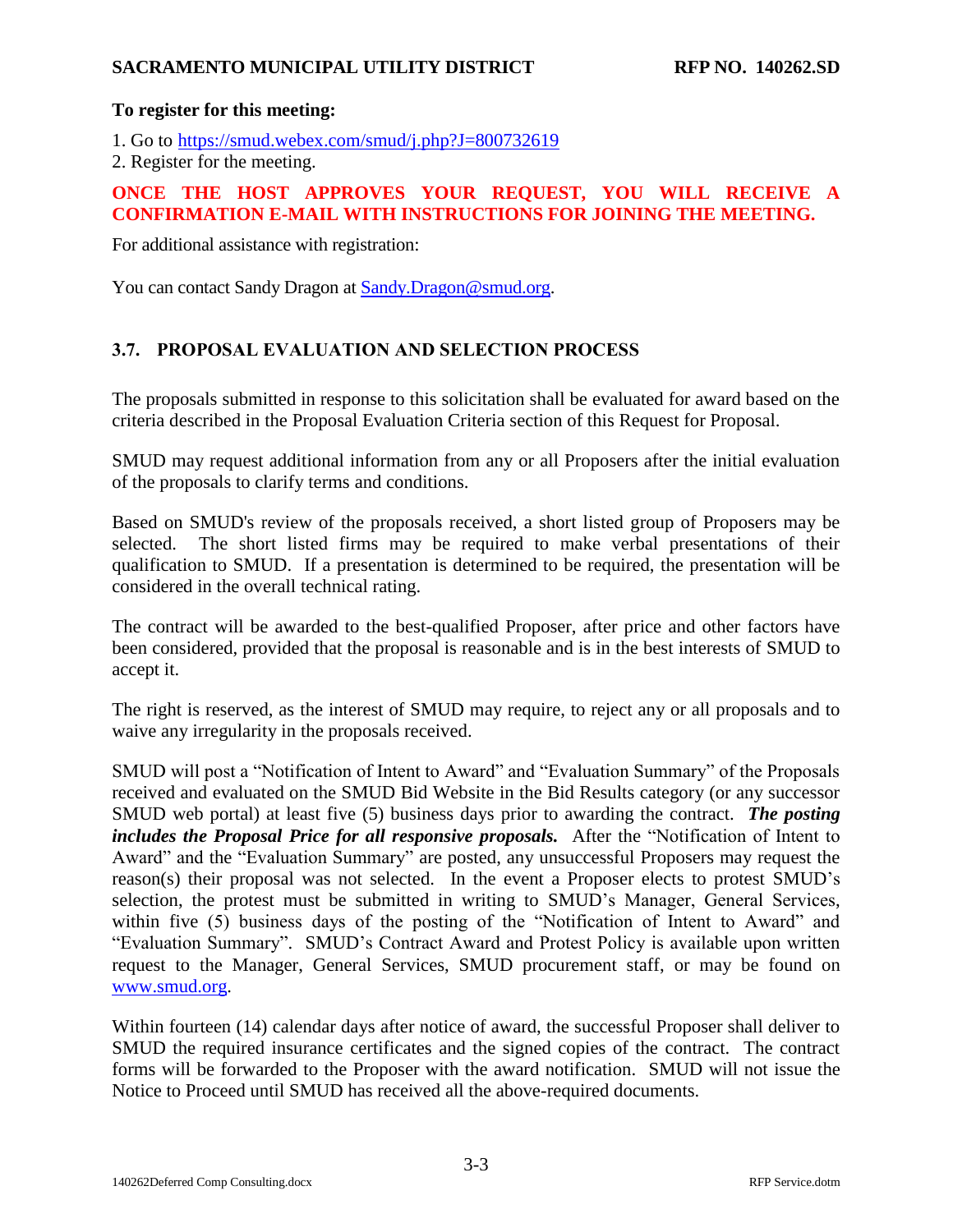### <span id="page-12-0"></span>**3.8. NON EXCLUSIVE AGREEMENT**

If awarded a contract under this Request for Proposal, the contract will NOT establish an exclusive arrangement between SMUD and the Proposer. SMUD reserves, among others, the following rights:

- The right to use others to perform work and services described in this Request for Proposal.
- The right to request proposals from other contractors for work described in the Request for Proposal without requesting a proposal from the Contractor.
- The unrestricted right to bid any work or services described herein.

### <span id="page-12-1"></span>**3.9. DURATION OF CONTRACT**

This contract shall be for approximately a three year period with the option at SMUD's discretion to extend up to two years, subject to approval by SMUD's Board of Directors of the corresponding annual budget, unless otherwise mutually agreed upon in writing.

SMUD prepares its Annual Budget on a calendar year basis. The Budget is subject to the approval of SMUD's Board of Directors. The **2015** Calendar year Budget will be presented to the Board of Directors for approval in December, **2014**. The **2016** and subsequent calendar year budget(s) are anticipated to be presented to the Board of Directors for approval in December preceding the budget year.

### <span id="page-12-2"></span>**3.10. QUALIFICATIONS OF PROPOSERS**

SMUD expressly reserves the right to reject any proposal if it determines that the business and technical organization, equipment, financial and other resources, or experience of the Proposer, compared to the work proposed justifies such rejection.

#### <span id="page-12-3"></span>**3.11. PROPOSAL PREPARATION COSTS**

The costs of developing proposals are entirely the responsibility of the Proposer and shall not be charged in any manner to SMUD.

### <span id="page-12-4"></span>**3.12. CONFLICTS**

If conflicts exist between the contract and the other elements of this Request for Proposal, the contract prevails. If conflict exists within the contract itself, the Terms and Conditions govern, followed by Scope of Services. If conflict exists between the contract and applicable Federal or State law, rule, regulation, order, or code; the law, rule, regulation, order, or code shall control. Varying levels of control between the Terms and Conditions, drawings and documents, laws, rules, regulations, orders, or codes are not deemed conflicts, and the most stringent requirement(s) shall control.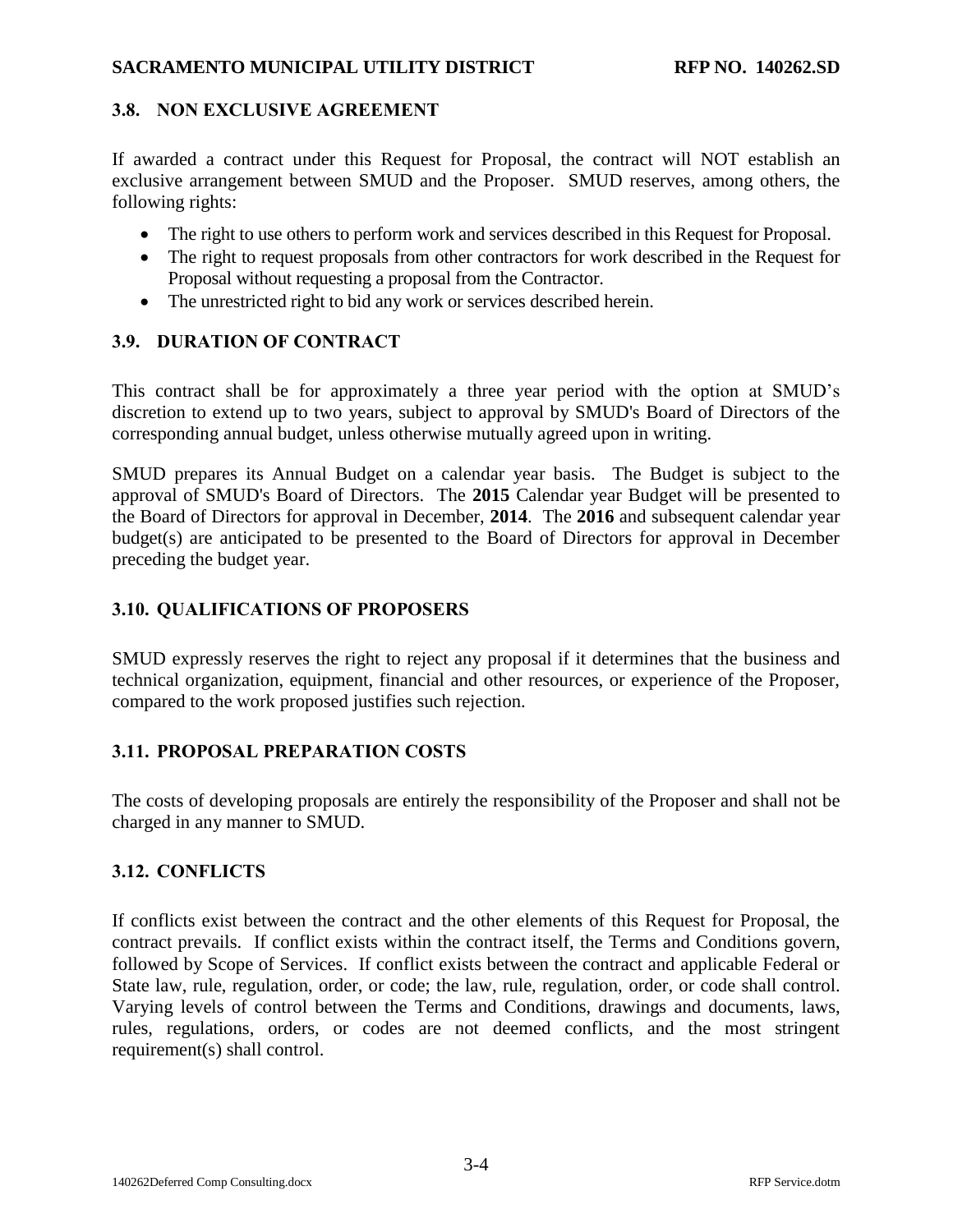## <span id="page-13-0"></span>**3.13. BID SCHEDULE**

The Proposer shall be reimbursed for work performed under the contract in accordance with the items described in the [Bid Schedule](#page-35-0) section of this Request for Proposal.

### <span id="page-13-1"></span>**3.14. MANNER AND TIME OF PAYMENT**

Billing shall be submitted in accordance with the above referenced provision of the Sample Contract section of this Request For Proposal.

## <span id="page-13-2"></span>**3.15. SUBCONTRACTORS**

The Proposers must describe in their proposals the areas that they anticipate subcontracting to specialty firms. Identify the firms and describe how Proposer will manage these subcontracts. The firms shall be listed on the [Designation of Prime, Subcontractors, and Suppliers form,](#page-27-0) which is included in the Proposal forms section of this Request For Proposal.

Contractor to pay subcontractors in a timely manner.

Nothing contained in the Contract shall create any contractual relation between any subcontractor and SMUD.

### <span id="page-13-3"></span>**3.16. FRANCHISE TAX FORM 590**

The Proposer to whom the contract award is made shall furnish SMUD with a completed State of California Franchise Tax Form 590. A blank Form 590 will be provided with the contract documents.

## <span id="page-13-4"></span>**3.17. NOTICE RELATED TO PROPRIETARY/CONFIDENTIAL DATA**

Proposers are advised that the California Public Records Act (the "Act", Government Code §§ 6250 et seq.) provides that any person may inspect or be provided a copy of any identifiable public record or document that is not exempted from disclosure by the express provisions of the Act. Each Proposer shall clearly identify any information within its submission that it intends to ask SMUD to withhold as exempt under the Act. Any information contained in a Proposer's submission which the Proposer believes qualifies for exemption from public disclosure as "proprietary" or "confidential" must be identified as such at the time of first submission of the Proposer's response to this RFP. A failure to identify information contained in a Proposer's submission to this RFP as "proprietary" or "confidential" shall constitute a waiver of Proposer's right to object to the release of such information upon request under the Act. SMUD favors full and open disclosure of all such records. SMUD will not expend public funds defending claims for access to, inspection of, or to be provided copies of any such records.

Along with each Proposer's response to this RFP, each Proposer is required to submit a signed indemnity agreement, included with its response to this RFP, whereby Proposer shall agree to indemnify and defend SMUD on terms stated therein against all claims or actions brought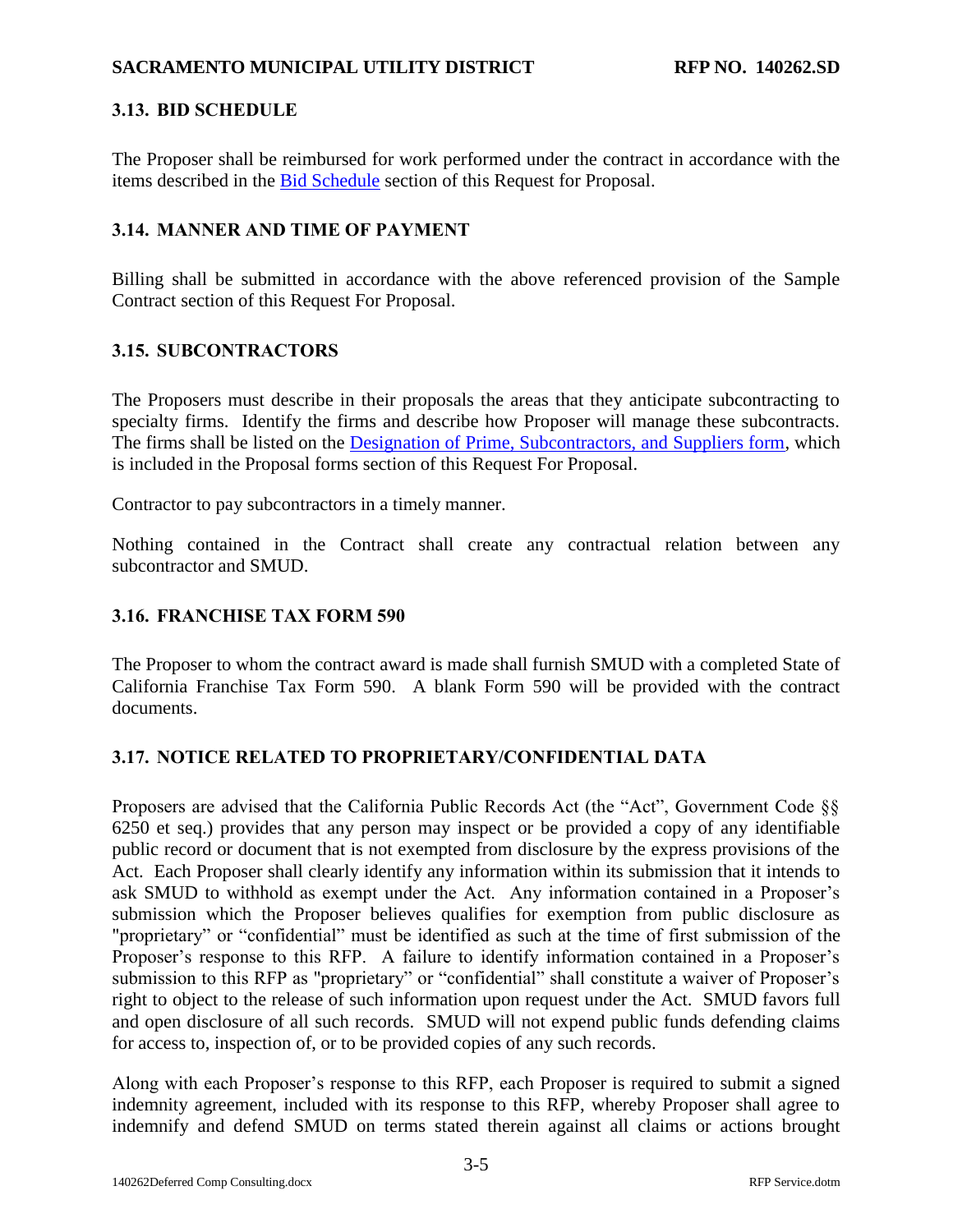against it to seek access to or compel disclosure of any records or documents in SMUD's possession which were submitted to SMUD by any Proposer pursuant to this RFP. The [Public](#page-24-0)  [Record Indemnity Agreement](#page-24-0) each Proposer will be required to sign and submit along with its response to this RFP is included in the "Proposal Requirements" section of this RFP.

### <span id="page-14-0"></span>**3.18. CONTRACT**

SMUD's standard contract is included in the Sample Contract section of this Request for Proposal. SMUD may reject proposals that contain exceptions to the Terms and Conditions included in the sample contract.

### <span id="page-14-1"></span>**3.19. SUPPLIER EDUCATION & ECONOMIC DEVELOPMENT (SEED) PROGRAM**

### 3.19.1 POLICY STATEMENT

The Sacramento Municipal Utility District (SMUD) is committed to achieving full and equal contracting opportunity for ratepayers doing business with SMUD. SMUD recognizes the economic benefit provided by its contracting activity and has adopted this policy to promote the economic development of its ratepayer businesses. This program will provide direct economic benefit to SMUD's customer-owners, and will complement other SMUD economic development programs.

### 3.19.2 REQUIREMENTS AND PROGRAM ELEMENTS

A description of SMUD's Supplier Education & Economic Development Program is included in this Request for Proposal. Proposers must comply with all the requirements specified in the program description and complete the form titled, ["Designation of Prime Contractor,](#page-27-0)  [Subcontractors,](#page-27-0) and Suppliers".

### <span id="page-14-2"></span>**3.20. ENVIRONMENTAL PROCUREMENT**

SMUD has adopted an Environmental Protection Policy in which it commits to environmental stewardship, the conservation of natural resources, reductions in the use of hazardous substances, reductions in mobile sources of NOx emissions, and recycling and responsible disposal. SMUD will promote environmental procurement practices that will minimize environmental impacts, conserve natural resources, and reward environmentally conscious manufacturers and contractors, while remaining fiscally responsive. To further its policy SMUD will favor environmentally preferable procurements when price, quality, and availability are equal. To this end, SMUD will endeavor to reward environmentally conscious manufacturers, suppliers, and contractors with contracting opportunities that address these policy goals in addition to providing SMUD and its customer-owners fiscally responsible procurement options.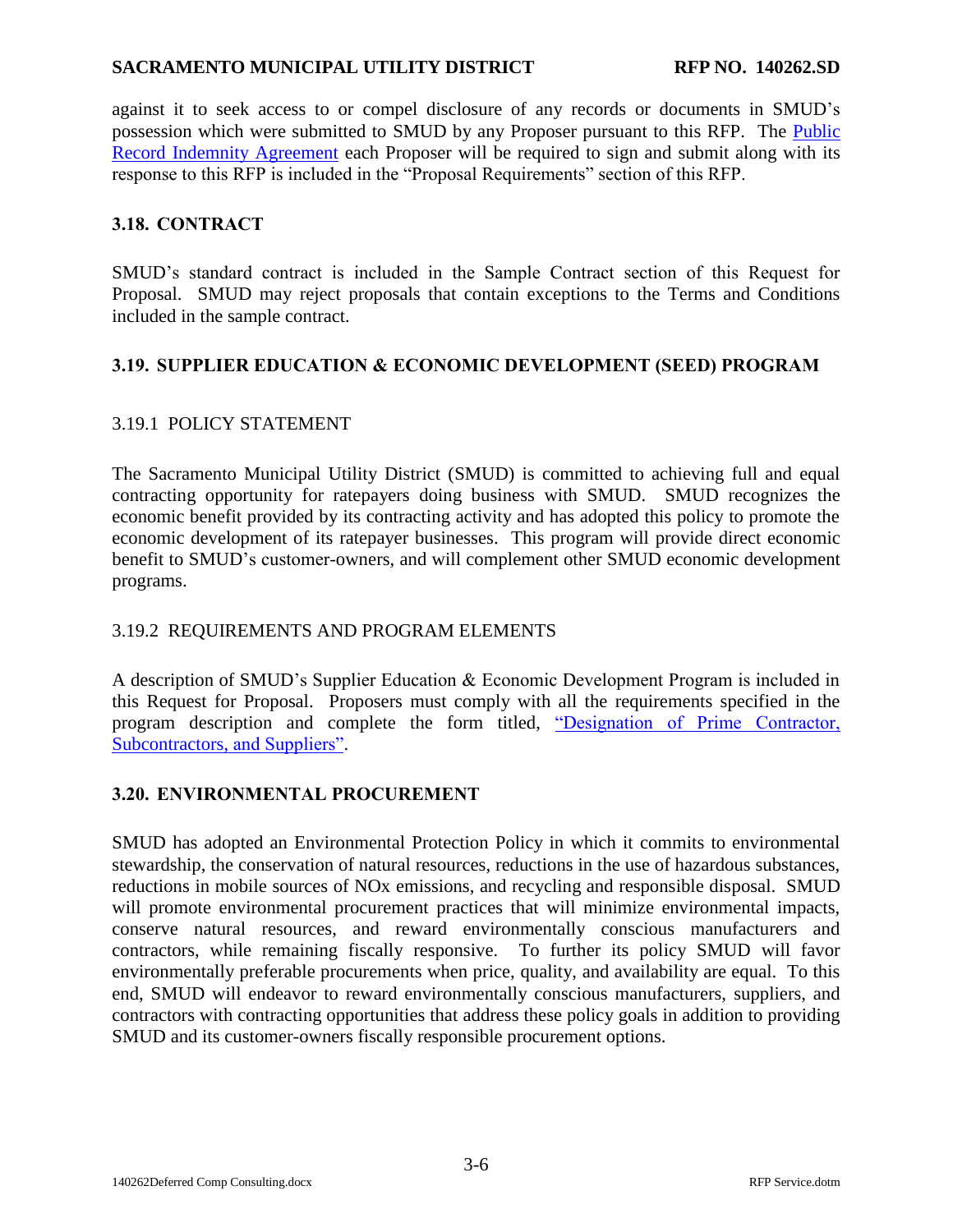### <span id="page-15-0"></span>**3.21. SAFETY PROGRAM**

All Proposers shall execute and submit with their Proposal the form titled, ["Safety Compliance](#page-22-0)  [Certificate".](#page-22-0) Submittal of this completed form will certify that the Proposer has:

- 3.21.1 An effective Injury and Illness Prevention Program, which meets the requirements of all applicable laws and regulations, including but not limited to, California Labor Code Section 6401.7;
- 3.21.2 Proposer agrees that it is fully responsible for the acts and omissions of its subcontractors and all persons either directly or indirectly employed by Proposer.

Such certification shall be made by the person with the authority and responsibility for implementing and administering Proposer's Injury and Illness Prevention Program.

### <span id="page-15-1"></span>**3.22. CONFLICT OF INTEREST DISCLOSURE NOTICE**

All Proposers shall execute and submit with their Proposal the form titled, ["Conflict of Interest](#page-37-0)  [Disclosure Form".](#page-37-0) Submittal of this completed form will certify that the Proposer has not and shall not receive compensation, have a financial interest, nor have any other type of existing or future contractual involvement that could influence recommendations provided to SMUD or be viewed as giving the appearance of impropriety and/or the fact or the appearance of a conflict-ofinterest.

Such certification shall be made by the person with the authority and responsibility to do so.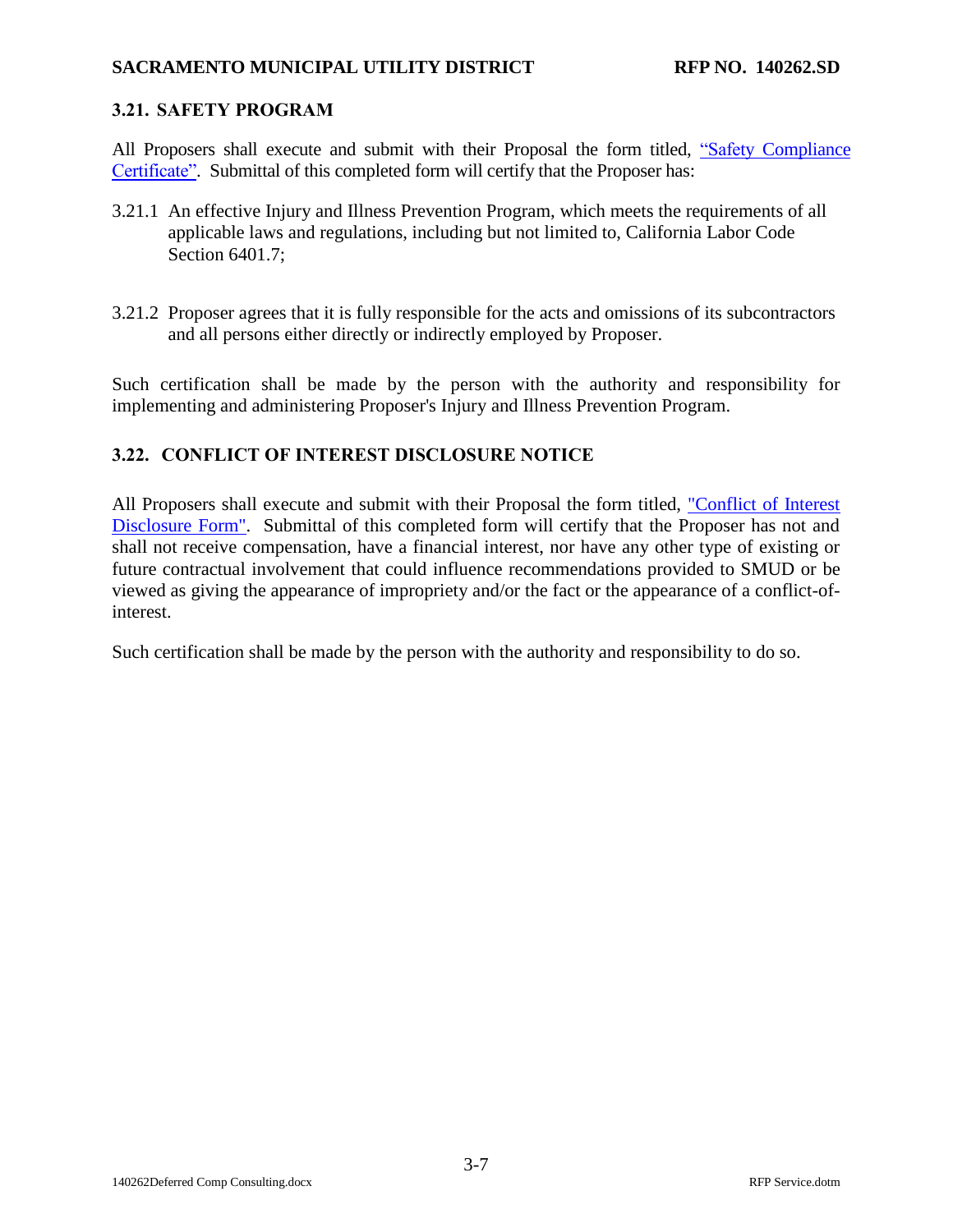# <span id="page-16-0"></span>**4. SUPPLIER EDUCATION & ECONOMIC DEVELOPMENT (SEED) PROGRAM**

### <span id="page-16-1"></span>**4.1. INTRODUCTION**

The Sacramento Municipal Utility District (SMUD) is committed to achieving full and equal contracting opportunity for ratepayers doing business with SMUD. SMUD recognizes the economic benefit provided by its contracting activity and has adopted this policy to promote the economic development of its ratepayer businesses. This program will provide direct economic benefit to SMUD's customer-owners, and will complement other SMUD economic development programs.

### <span id="page-16-2"></span>**4.2. OVERVIEW**

SMUD's SEED Program creates contracting opportunities for local small businesses. To qualify, a business must be certified as a Small Business or Microbusiness by the state Department of General Services (DGS) and must be a SMUD ratepayer for the past six months at the DGS certification address of record. Additional features are described below.

### <span id="page-16-3"></span>**4.3. PROGRAM GOALS AND INCENTIVES**

SMUD promotes a goal of 20% SEED participation in SMUD contracts. To achieve this, SMUD has established the following program incentives:

- 4.3.1 SEED Price Advantage- SEED qualified bidders will receive a price advantage which is 5% of the lowest responsible bid as determined by SMUD. This amount will be subtracted from all SEED qualified bids for evaluation purposes. The maximum SEED price advantage is \$250,000, which is 5% of a bid of \$5 Million.
- 4.3.2 RFP SEED Evaluation Points-(if applicable) Request for Proposal (RFP) solicitations are evaluated using published criteria and are evaluated on a 100-point scale. Ten evaluation points are awarded to SEED qualified prime Proposers. Non- SEED prime Proposers may earn up to 10 evaluation points for proposing 20% or more SEED subcontracting. Proposals with less than 20% SEED subcontracting will be awarded a pro-rata share of these points for the percentage of proposed SEED subcontracting.
- 4.3.3 SEED Subcontracting- Non- SEED bidders may participate in the SEED program by subcontracting with SEED vendors. SMUD currently promotes a goal of 20% SEED subcontracting.

#### *Need help locating a SEED Subcontractor?*

Go to [www.smud.org/SEED](http://www.smud.org/SEED) and select "Click to find a SEED subcontractor" near the bottom of the page or [click here.](https://www.smud.org/en/do-business-with-smud/small-business-incentive-program/documents/Locate%20a%20SEED%20Subcontractor.pdf)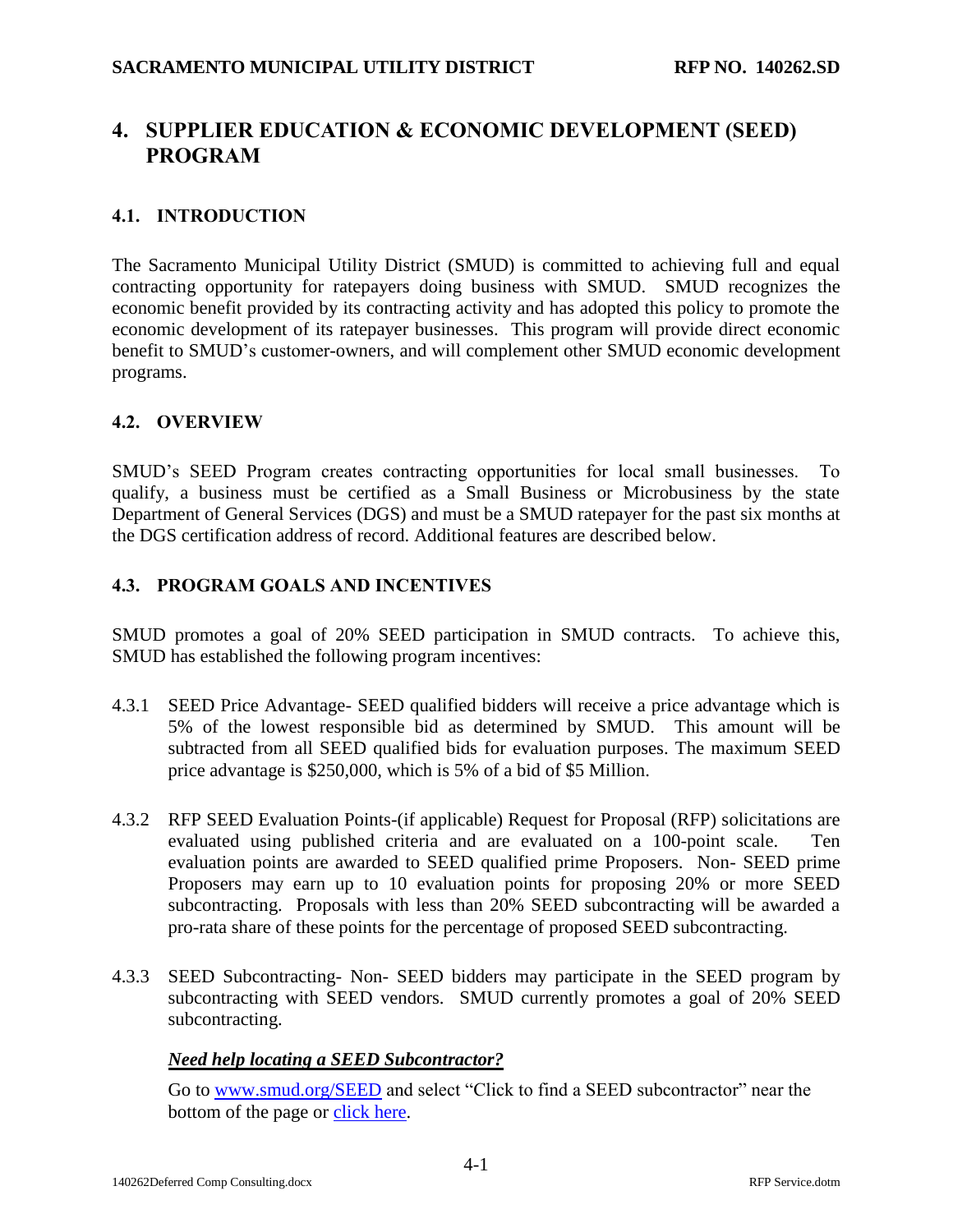- 4.3.4 Non- SEED bidders proposing less than 20% SEED subcontracting will receive a price advantage of 5% of the total value of all its SEED subcontracting bids. This advantage is capped at \$250,000 but will not exceed the calculated price advantage available to SEED primes if it is less.
- 4.3.5 Non-SEED bidders proposing 20% SEED subcontracting or more will receive the fullcalculated price advantage available to SEED prime bidders.
- 4.3.6 To receive SEED subcontracting credit, non-SEED bidders and Proposers must submit SMUD's "Designation of Prime, Subcontractors, and Suppliers Form" (see forms in Section 3) and must list the SEED subcontractors they propose to utilize. In addition, prime bidders and Proposers are responsible for completing a SEED Program Small Business Declaration form for each SEED-qualified vendor listed.
- 4.3.7 "Subcontractor" refers to firms named in a proposal and listed on the "Designation of Prime, Subcontractors, and Suppliers Form", who will perform specific tasks of the contracted work. For SMUD construction contracts the definition of Subcontractor as prescribed by the Public Contract Code shall apply. For all other SMUD contracts, a Subcontractor is defined as an individual or firm providing supplies or services to the Proposer, which are specific to a SMUD solicitation, and provided under a separate contract agreement with the Proposer and having no employment relationship with the Proposer. As such, payments made by the Proposer to subcontractor individuals must not be subject to payroll withholding taxes. SEED subcontractors must fulfill a commercially useful function. Business arrangements where SEED subcontractors do not add substantial, identifiable value to the deliverable product or service are not acceptable.
- 4.3.8 In consideration of the price and evaluation points provided for SEED subcontracting, the Proposer, upon contract award, will be legally obligated to subcontract with all firms listed on the "Designation of Prime, Subcontractors, and Suppliers" form in the proposal. SMUD, at its option, will monitor the utilization of subcontractors as declared by the prime contractor in its proposal.
- 4.3.9 Substitution of any subcontractor requires prior written approval from SMUD. If the winning bidder or Proposer received SEED subcontractor price advantage(s) or evaluation points, SMUD, at its option, may require the Proposer to replace the rejected SEED subcontractor with another qualified SEED subcontractor.

### <span id="page-17-0"></span>**4.4. SEED PROGRAM QUALIFICATION**

Vendors must meet both of the following qualifications to participate in the SEED Program:

4.4.1 Certification- the California Department of General Services (DGS), Office of Small Business and DVBE certification must certify the vendor as a Small Business or Microbusiness. This is the only certification accepted by SMUD. Vendors must be certified by the bid-opening date (IFBs) or proposal due date (RFPs) as applicable, to qualify for the SEED Program.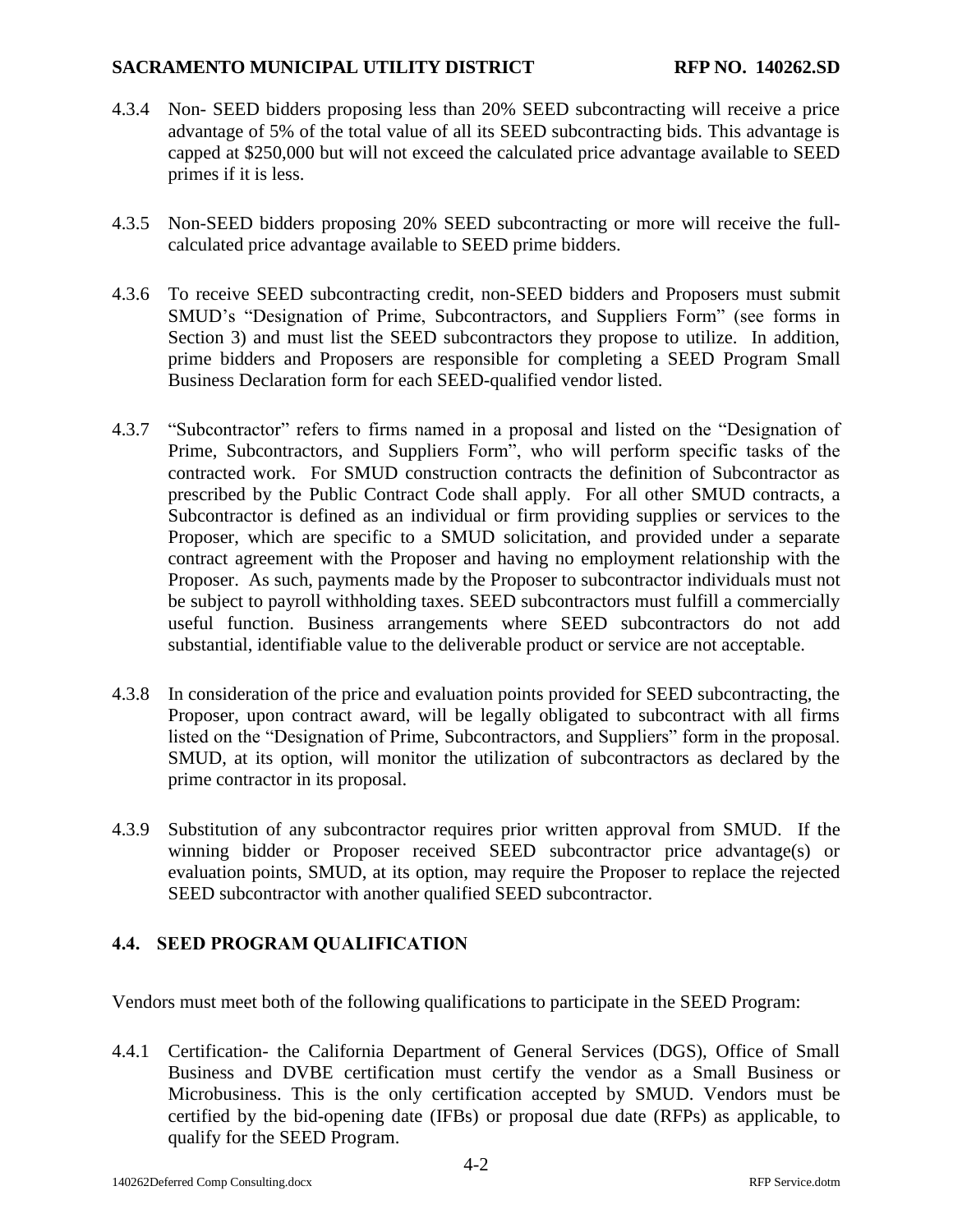4.4.2 Ratepayer Qualification- the vendor must qualify as a SMUD ratepayer for the preceding 6 months prior to the bid or proposal due date. The physical address of the business as recorded by the Department of General Services in its Small Business Certification must be located in SMUD territory. If the address shown on the Small Business certificate is a post office box, a mailbox at a private mailbox business, or a leased facility, the vendor must be able to demonstrate, to SMUD's satisfaction, that the vendor is also a SMUD ratepayer.

### <span id="page-18-0"></span>**4.5. CONTRACT COMPLIANCE**

SMUD may conduct post-award monitoring of any contract, which includes SEED participation. Contractors are required to maintain certified payroll reports by the contractor and all subcontractors, regardless of contract amount. SMUD may require the contractor to provide other related documentation to verify SEED participation equal to or greater than the participation levels stated at the time of award.

### <span id="page-18-1"></span>**4.6. FALSIFICATION OF INFORMATION**

Falsification of information on the forms required by this solicitation may cause SMUD to cancel any existing contracts with the Proposer/vendor and may disqualify the vendor from contracting with SMUD in the future.

A firm claiming SEED/ratepayer status under false pretenses will be disqualified from doing business with SMUD for a period of not less than one year and not more than five years unless SMUD's General Manager determines that the offending firm should be permanently barred from bidding on a SMUD contract. False pretenses include designating SEED subcontractors for scopes of work that they will not fully perform, using SEED firms as a "pass-through" to inflate actual participation, or any other action that subverts SMUD's intended benefits to SEED participation. SMUD may seek all legal remedies available under the law against such Proposers**.**

### <span id="page-18-2"></span>**4.7. ADDITIONAL INFORMATION**

SMUD's Supplier Diversity Unit is responsible for the administration of the SEED Program. The Supplier Diversity Unit is available during regular SMUD business hours, to provide all SEED Program participants with additional information resources to encourage participation in the SEED Program. The Supplier Diversity Unit can be contacted by telephone at (916) 732- 5984. In addition, SMUD publishes current procurement opportunities and program information on its Internet website at [www.bids.SMUD.org.](http://www.bids.smud.org/)

### *Need help with Bonding or Insurance?*

Go to [www.smud.org/SEED](http://www.smud.org/SEED) and select "Loan and Insurance" in the left column or [click here.](https://www.smud.org/en/do-business-with-smud/small-business-incentive-program/loan-and-insurance.htm)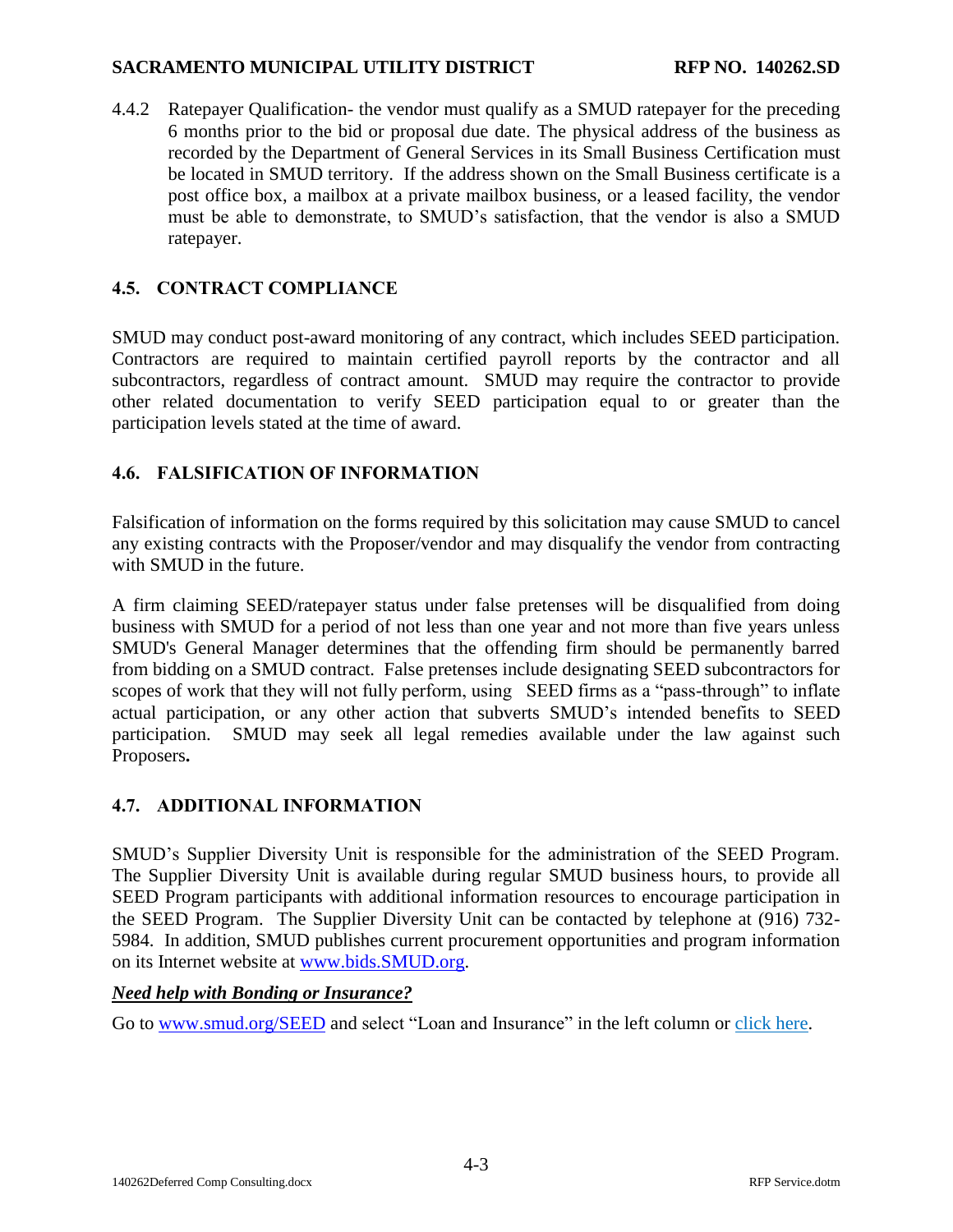# <span id="page-19-0"></span>**5. PROPOSAL EVALUATION CRITERIA**

**PROPOSAL EVALUATION CRITERIA:** The proposals submitted in response to this Request for Proposals shall be evaluated for award based on the following criteria and weighting. If applicable the price will be adjusted for evaluation purposes in accordance with the SEED Program price advantages described in Section [4](#page-16-0) of this document.

| <b>Item</b> | <b>Criteria Description</b>                                                                            | Weighting        |
|-------------|--------------------------------------------------------------------------------------------------------|------------------|
| 1.          | <b>Proposer's Minimum Experience &amp; Qualifications ***</b>                                          | <b>Pass/Fail</b> |
| 2.          | <b>SEED Program Evaluation Points</b>                                                                  | 10%              |
| 3.          | <b>Proposer's Experience and Qualifications</b>                                                        | 20%              |
| 4.          | <b>Experience and Qualifications of Key Project Personnel.</b>                                         | 21%              |
| 5.          | <b>Technical Approach.</b>                                                                             | 24%              |
| 6.          | <b>Commercial</b><br>(Price)*and Compliance with<br><b>SMUD</b><br>Terms<br><b>Contractual Terms**</b> | 25%              |
|             | <b>Total</b>                                                                                           | 100%             |

\*\*\* Proposal must achieve a Passing score on Evaluation Criteria 1 above to be declared responsible

\* More weight has been given to the management and technical ability of the Proposer than on price. In the event it is evident that the prices proposed are unbalanced as to items charged or are otherwise determined by SMUD to be unfair or unreasonable, SMUD reserves the right to reject the proposal and award to the Proposer who otherwise meets the requirements of this Request for Proposal.

\*\* Non-compliance may result in SMUD's rejection of a Proposer's proposal.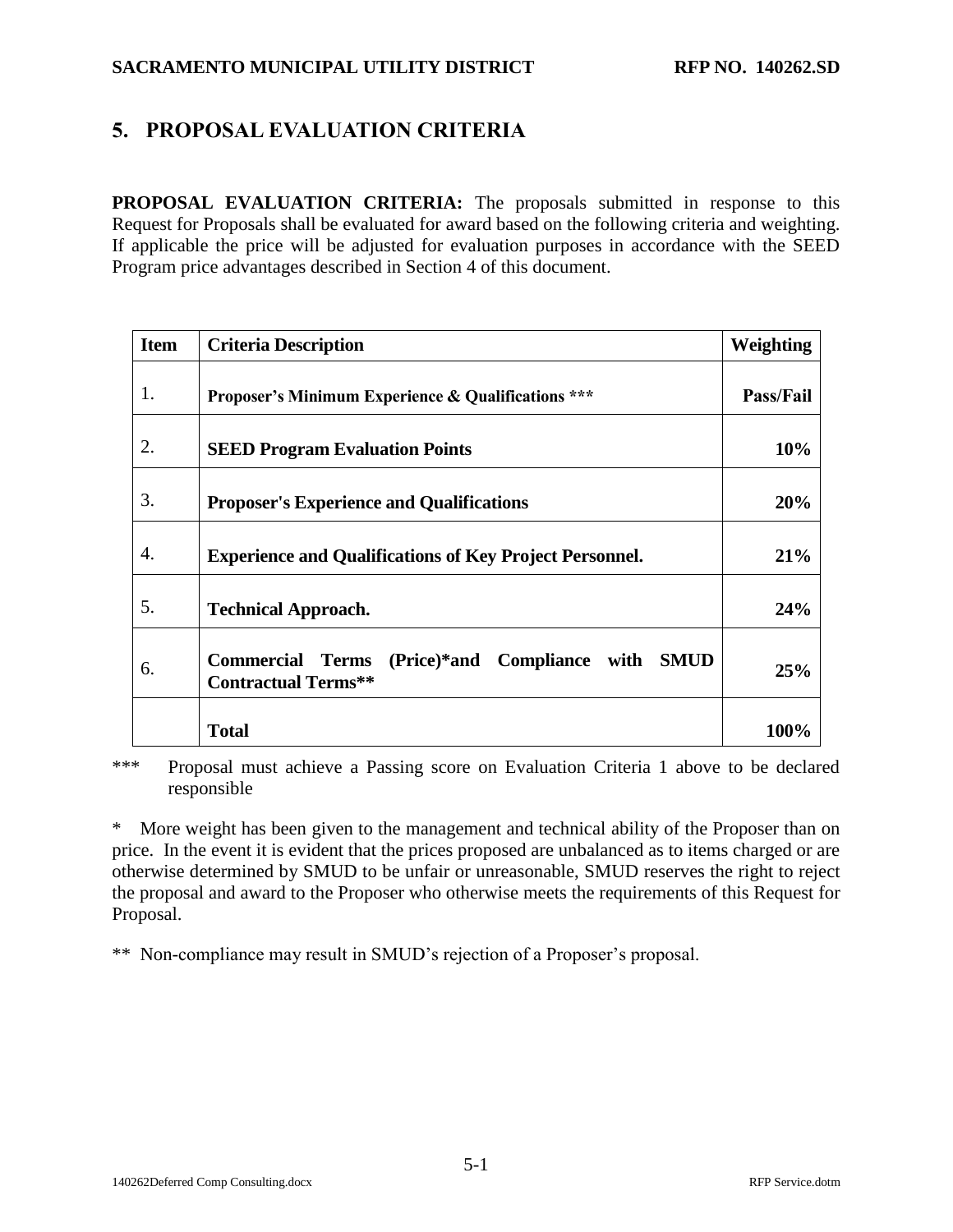## <span id="page-20-0"></span>**6. PROPOSAL REQUIREMENTS**

**TO FACILITATE SMUD'S PROPOSAL REVIEW PROCESS, IT IS REQUIRED THAT EACH PROPOSAL CONTAINS ALL OF THE INFORMATION WITHIN THIS SECTION AND IS ORGANIZED IN THE SEQUENCE THAT THE ITEMS APPEAR IN THIS SECTION.**

**THE PROPOSER SHALL SUBMIT Four (4) copies OF THE PROPOSAL IN HARD COPY AND ONE (1) IN ELECTRONIC (ON CD) FORMAT.**

**SEE THE TABLE OF CONTENTS FOR A LISTING OF THE CONTENTS WITHIN THIS SECTION.**

**PROPOSALS SHALL BE PRINTED ONE-SIDED, 8-1/2 X 11" SIZE AND EASILY REMOVABLE FROM ANY BINDING -- E.G. no glued or spiral binding.** 

**SMUD will provide an electronic copy of the Proposal Forms in MS Word 7.0 (or newer) which contains fill-in fields. The document is labeled RFP Proposal Fill-in Forms. Proposers may use the Forms provided to submit Proposals. Please provide responses to all questions in the block (fill-in fields) following every question. The fill-in fields will expand to accommodate your answer. Pictures, charts and graphs may also be inserted into the fill-in fields or may be attached as a separate documents if necessary**

**Note: The content of the RFP Proposal Fill-in Forms is identical to that posted in Adobe format on the EBSS Web site. Page numbering may vary when complete as a result of the fill-in-fields.**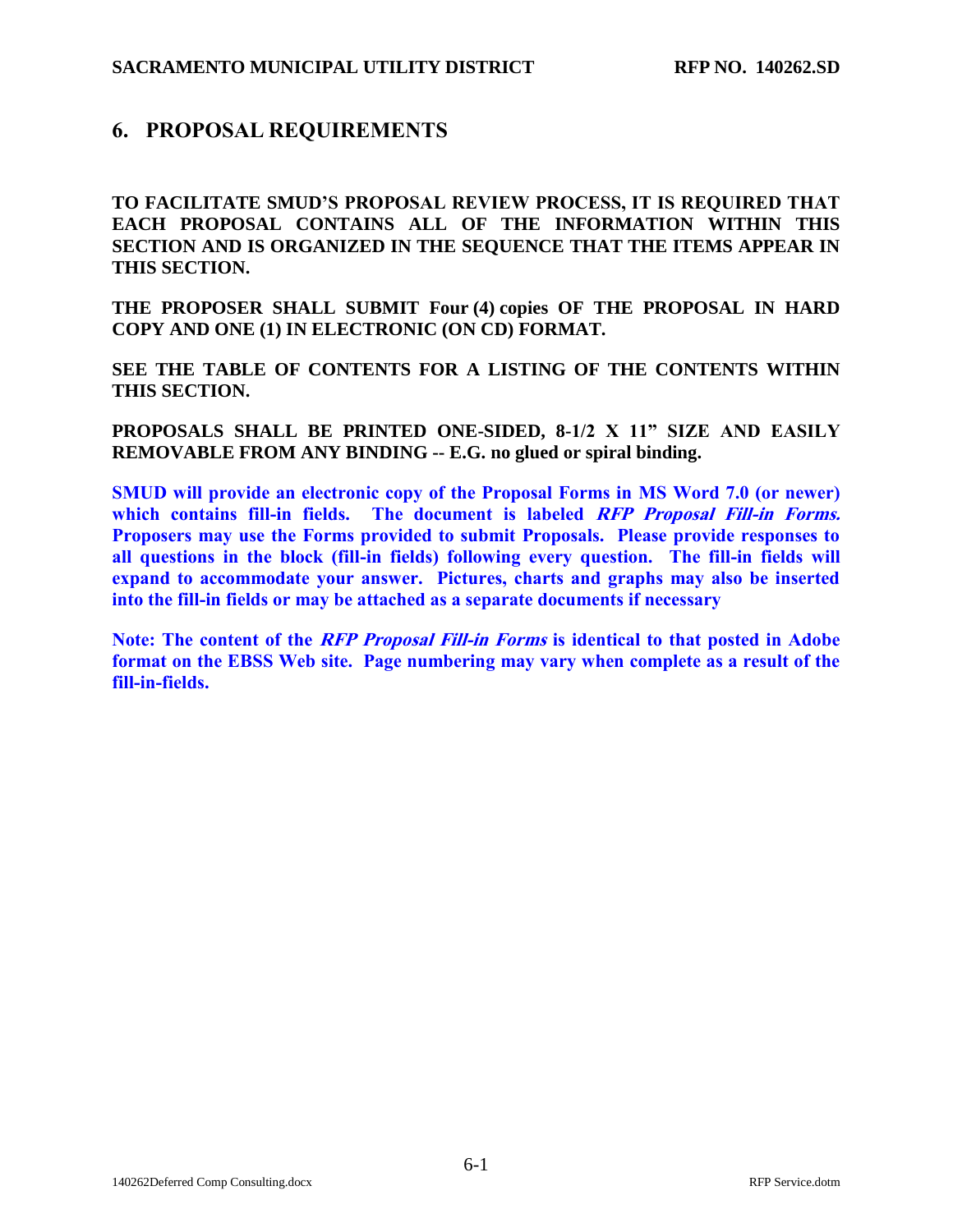### <span id="page-21-0"></span>**6.1. PROPOSAL AGREEMENT NO. [140262.SD](#page-0-0)**

PROPOSAL AGREEMENT: In compliance with Request for Proposal No. **[140262.SD](#page-0-0)**, **[DEFERRED COMPENSATION PLAN SPONSOR INVESTMENT](#page-0-1) CONSULTING [SERVICES](#page-0-1)**, the undersigned hereby proposes and agrees to provide the services described, at the rates and dollar limits defined in the Proposal Rate Schedule attached hereto.

It is understood that this proposal constitutes a firm offer that cannot be withdrawn for ninety (90) calendar days after the submission date for the proposals.

The undersigned certifies that he/she has examined and is familiar with the content of this Request for Proposal; also that he/she has checked all the figures shown in the proposed Rate Schedule and other attachments hereto and understands that the Sacramento Municipal Utility District will not be responsible for any errors or omissions on Contractor's part in preparing this proposal.

The undersigned further agrees, if awarded the contract, that he/she will commence the work within the time set forth and will perform the work in accordance with the contract documents attached to this Request for Proposal.

Attached hereto and made a part thereof by this reference are proposal forms pages 6-3 through 6-9, the Detailed Proposal and the Bid Schedule.

#### **PROPOSER :**

| <b>Company:</b>        |                |
|------------------------|----------------|
| <b>Street Address:</b> |                |
| City:                  | State:<br>Zip: |
| Signed:                |                |
| <b>Print Name:</b>     |                |
| <b>Title:</b>          |                |
| <b>Telephone:</b>      | Fax:           |
| <b>Email:</b>          | Date:          |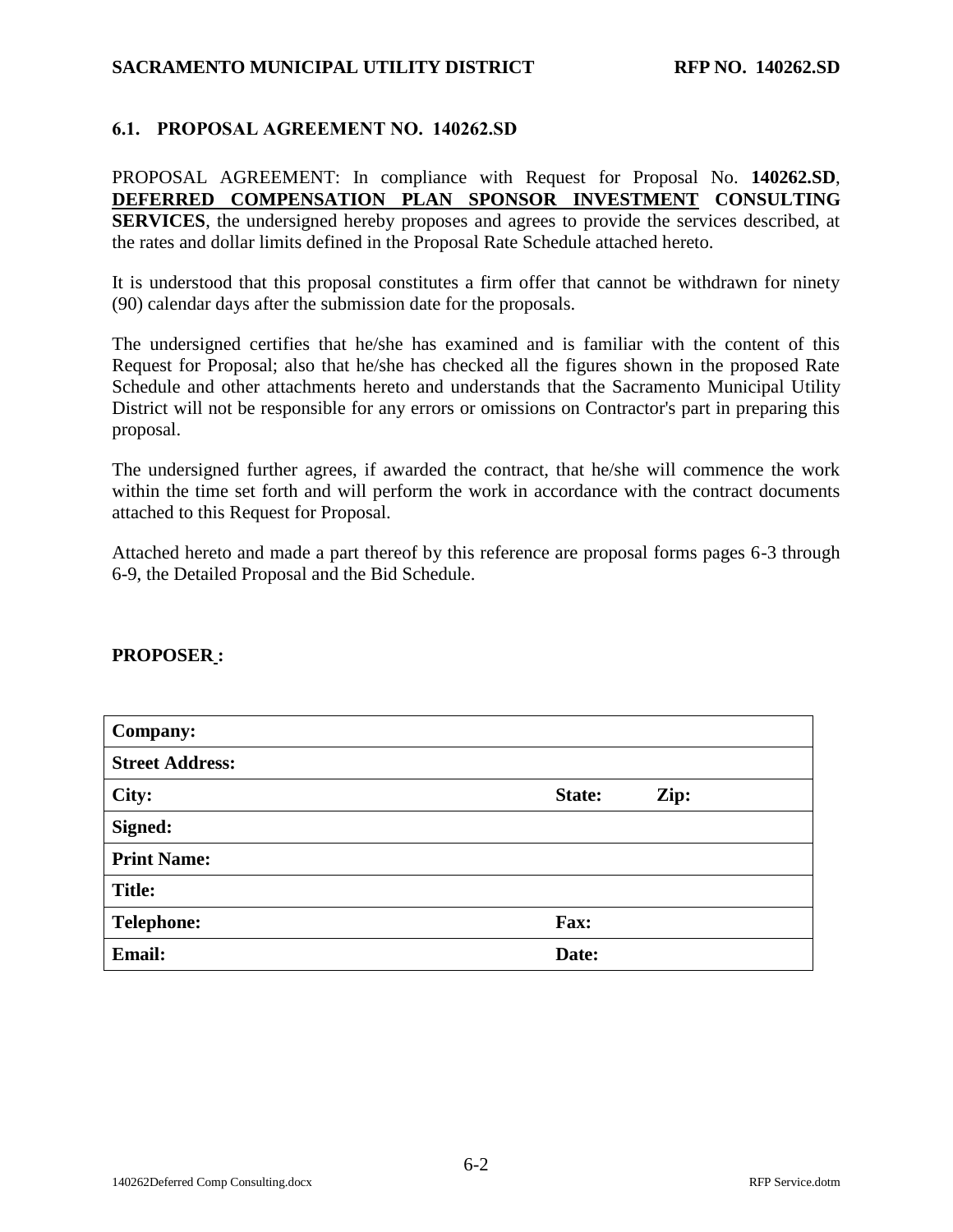### <span id="page-22-0"></span>**6.2. SAFETY COMPLIANCE CERTIFICATE**

| Ī, |                                      | the undersigned,   |
|----|--------------------------------------|--------------------|
|    | (Print Company Representative Name)  |                    |
|    |                                      | οf                 |
|    | (Print Company Representative Title) |                    |
|    |                                      | hereby certify the |

**(Print Company Name)**

information contained herein and that undersigned is duly authorized to certify that:

A. Contractor has an effective Injury and Illness Prevention Program which meets the requirements of all applicable laws and regulations, including, but not limited to, California Labor Code Section 6401.7. (This section does not apply if Contractor does not perform any work under this agreement within the State of California.) and

[http://www.leginfo.ca.gov/cgi-bin/displaycode?section=lab&group=06001-](http://www.leginfo.ca.gov/cgi-bin/displaycode?section=lab&group=06001-07000&file=6400-6413.5) [07000&file=6400-6413.5](http://www.leginfo.ca.gov/cgi-bin/displaycode?section=lab&group=06001-07000&file=6400-6413.5)

- B. Contractor agrees that it is fully responsible for the acts and omissions of its subcontractors and all persons either directly or indirectly employed by Contractor.
- C. The above-named person has the authority and responsibility for implementing and administering Contractor's Injury and Illness Prevention Program.

IN WITNESS WHEREOF, the undersigned has executed this Safety Compliance Certificate under the penalty of perjury of the laws of the State of California on:

| Signed:            |  |
|--------------------|--|
| <b>Print Name:</b> |  |
| <b>Date:</b>       |  |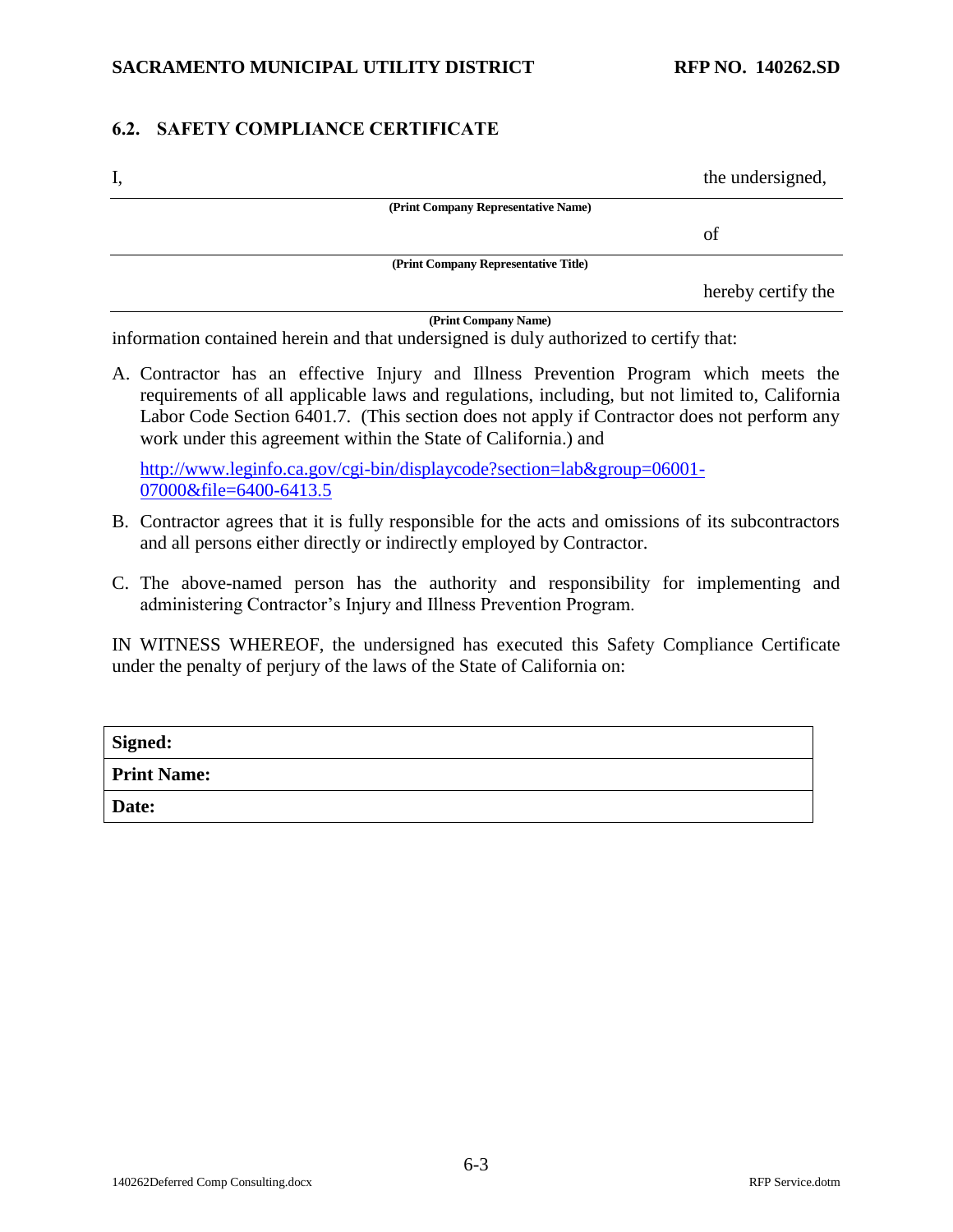### <span id="page-23-0"></span>**6.3. NONCOLLUSION STATEMENT**

#### **TO BE EXECUTED BY PROPOSER AND SUBMITTED WITH PROPOSAL**

| I, |                                      | am the               |
|----|--------------------------------------|----------------------|
|    | (Print Company Representative Name)  |                      |
|    |                                      |                      |
|    |                                      | of                   |
|    | (Print Company Representative Title) |                      |
|    |                                      | the party making the |
|    | (Print Company Name)                 |                      |

foregoing bid, that the bid is not made in the interest of, or on behalf of, any undisclosed person, partnership, company, association, organization, or corporation; that the bid is genuine and not collusive or sham; that the Bidder has not directly or indirectly induced or solicited any other Bidder to put in a false or sham bid, and has not directly or indirectly colluded, conspired, connived, or agreed with any Bidder or anyone else to put in a sham bid, or that anyone shall refrain from bidding; that the Bidder has not in any manner, directly or indirectly, sought by agreement, communication, or conference with anyone to fix the bid price of the Bidder or any other Bidder, or to fix any overhead, profit, or cost element of the bid price, or of that of any other Bidder, or to secure any advantage against the public body awarding the contract of anyone interested in the proposed contract; that all statements contained in the bid are true; and, further, that the Bidder has not, directly or indirectly, submitted his or her bid price or any breakdown thereof, or the contents thereof, or divulged information or data relative thereto, or paid, and will not pay, any fee to any corporation, partnership, company association, organization, bid depository, or to any member or agent thereof to effectuate a collusive or sham bid.

| <b>Signed:</b>     |  |
|--------------------|--|
| <b>Print Name:</b> |  |
| <b>Title:</b>      |  |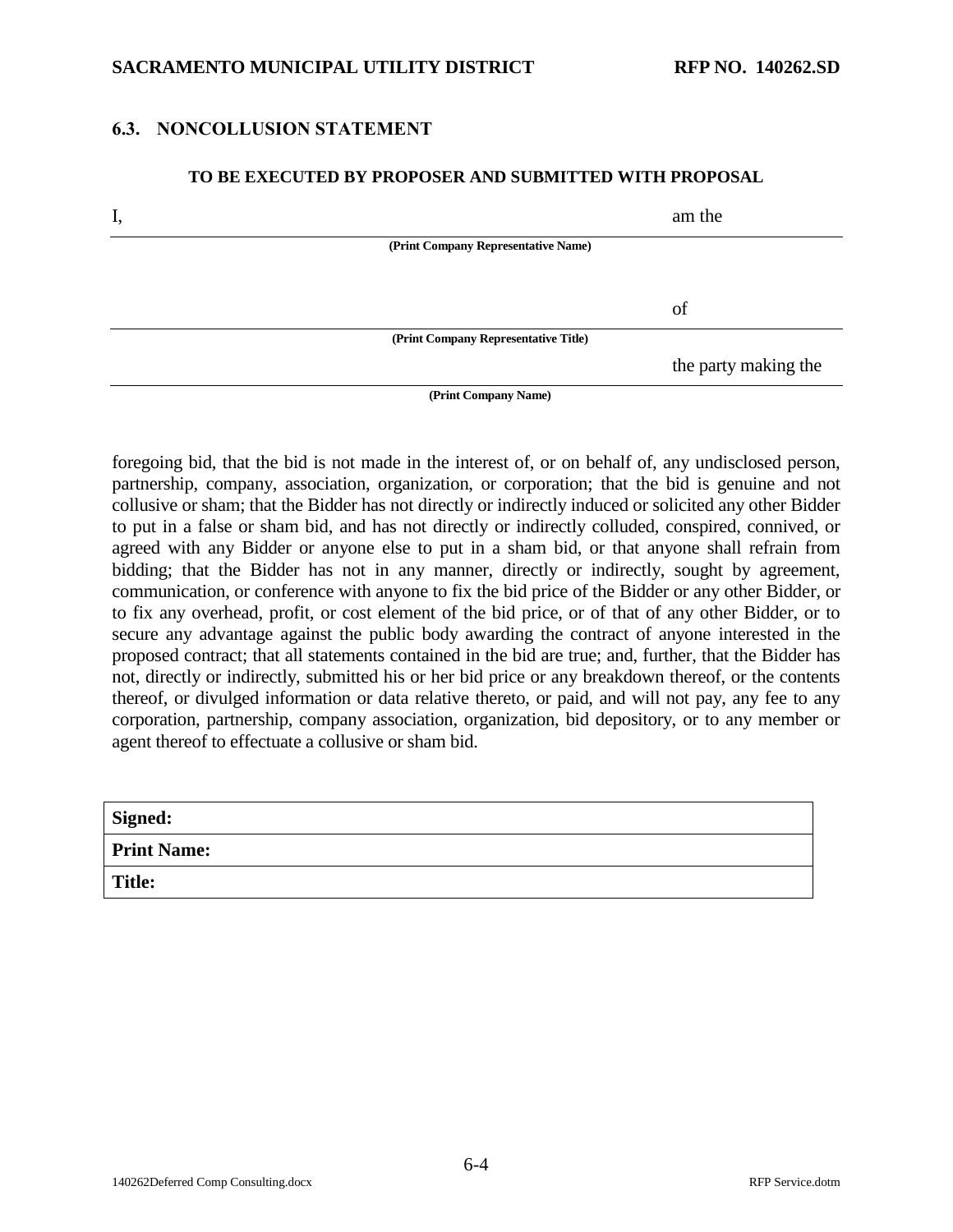## <span id="page-24-0"></span>**6.4. PUBLIC RECORD INDEMNITY AGREEMENT**

("Proposer") shall indemnify, defend and hold SMUD,

**(Print Company Name)** its directors, officers, agents, and employees (collectively, "Indemnitees") harmless against all claims or causes of action brought against Indemnitees seeking to cause the release or disclosure of Proposer's Proposal and related materials submitted to Indemnitees in response to SMUD Request For Proposal No. **[140262.SD](#page-0-0)**, **[DEFERRED COMPENSATION PLAN SPONSOR](#page-0-1)  INVESTMENT [CONSULTING SERVICES.](#page-0-1)**

In the event Proposer fails or refuses to indemnify or defend Indemnitees upon a timely request as provided hereunder, Proposer shall unconditionally waive all claims against, completely release and forever discharge Indemnitees from any and all claims, damage, loss, expense and liability Proposer may incur arising from or in any way connected to Indemnitees release of Proposer's Proposal and materials related thereto.

It is agreed that in the event of any litigation arising hereunder, the Proposer at the request of SMUD shall submit to the jurisdiction of any court of competent jurisdiction within the State of California and will comply with all requirements necessary to give such Court jurisdiction, and that all matters arising hereunder shall be determined in accordance with the law and practice of such court. It is further agreed that service of process in any such litigation may be made in the manner provided for in Section 415.40 of the California Code of Civil Procedure or in any other manner provided for in said code for service upon a person outside the State of California.

#### **ACCEPTED FOR PROPOSER**

| <b>Company:</b>    |  |
|--------------------|--|
| <b>Signed:</b>     |  |
| <b>Print Name:</b> |  |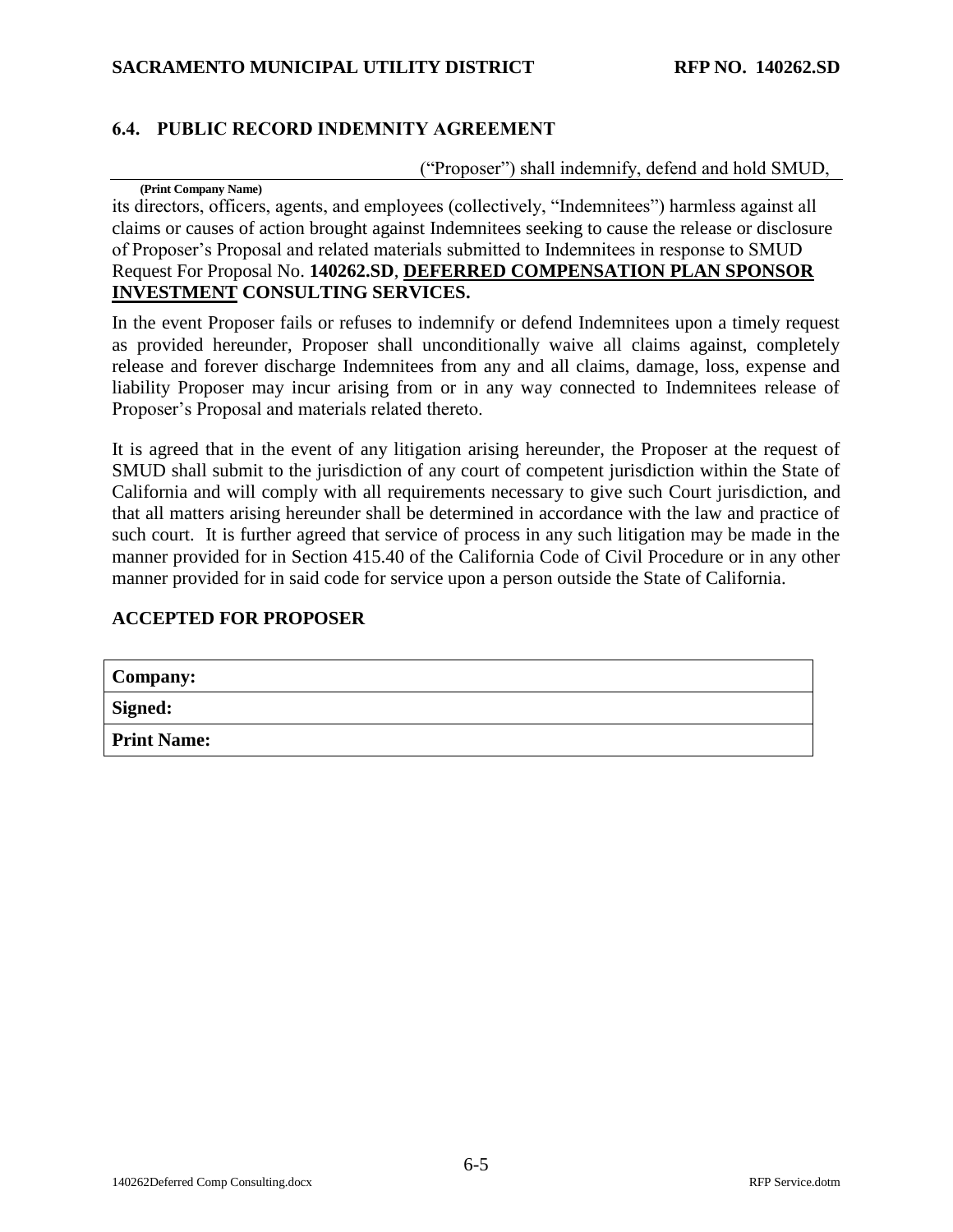### <span id="page-25-0"></span>**6.5. PROMPT PAYMENT PROGRAM**

SMUD has a prompt payment program for small businesses which are certified by the State Department of General Services.

Under the program, SMUD will guarantee payment of invoices within 20 calendar days from the date of inspection and acceptance by SMUD or the date correct invoices are received, whichever is later.

If SMUD fails to meet the 20 calendar days payment guarantee, the small business will be paid interest on the unpaid invoice at prime plus 2% APR. Late interest payments, if applicable, will be made without an additional invoice from the small business.

To participate in this program, please indicate "prompt payment" below and provide evidence of certification with your bid.

Bidder is eligible for, and is requesting, a prompt payment program:

 $\Box$  YES  $\Box$  NO

#### **PROPOSER:**

| <b>Company:</b>    |  |
|--------------------|--|
| Signed:            |  |
| <b>Print Name:</b> |  |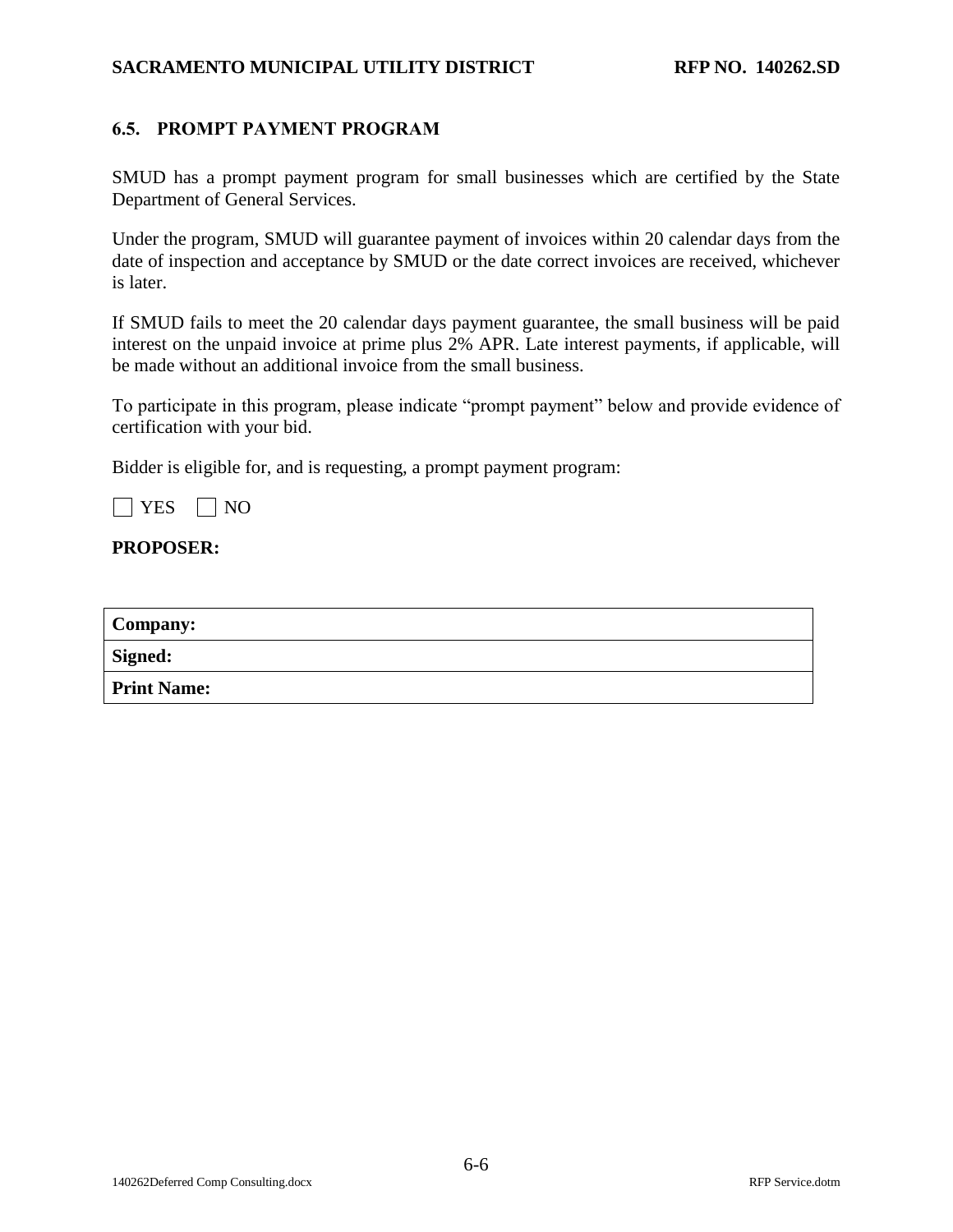### <span id="page-26-0"></span>**6.6. SEED PROGRAM SMALL BUSINESS DECLARATION**

Complete this form to apply for SEED Program consideration. To qualify for the SEED Program, a firm must have a current certification as a Small Business from the California Department of General Services. In addition, the firm must qualify as a SMUD ratepayer for the preceding six months by receiving SMUD electric service at the principal office\* listed by the Department of General Services. If your firm or one of your proposed subcontractors qualifies under these criteria, SMUD will validate all submitted information and determine the proposing firm's SEED Program qualification.

#### **To expedite the verification process:**

**1) Submit a copy of the most recent SMUD statement for the principal office shown on your DGS Small Business application**

**OR**

**2) If the firm leases its principal space from a property management company or a landlord and the SMUD utilities are included in the lease, please initial in the blank space provided above and attach a copy of the current lease showing the dates of occupancy, principal office of property and signatures of both parties**

### **AND**

**Submit a copy of the current Small Business certification notice from the California Department of General Services.**

| <b>Proposed SEED firm:</b> |  |
|----------------------------|--|
| <b>Contact Name:</b>       |  |
| Title:                     |  |
| <b>Phone Number:</b>       |  |

I hereby certify that this firm qualifies for the SEED Program as defined above. This firm has been certified as a Small Business by the California Department of General Services**.**

I hereby swear that I am duly authorized to legally act on behalf of the above named company.

| Signed:            |  |
|--------------------|--|
| <b>Print Name:</b> |  |
| <b>Title:</b>      |  |
| Date:              |  |

If you or one of your proposed subcontractors is not certified by DGS and would like to become certified for future contracting opportunities, please refer to [www.smud.org/SEED](http://www.smud.org/SEED) or contact SMUD Supplier Diversity at (916) 732-5623 or email [SEEDmgr@smud.org](mailto:SEEDmgr@smud.org) .

\***Principal office** means where the business is headquartered and conducts the management and operations of the business.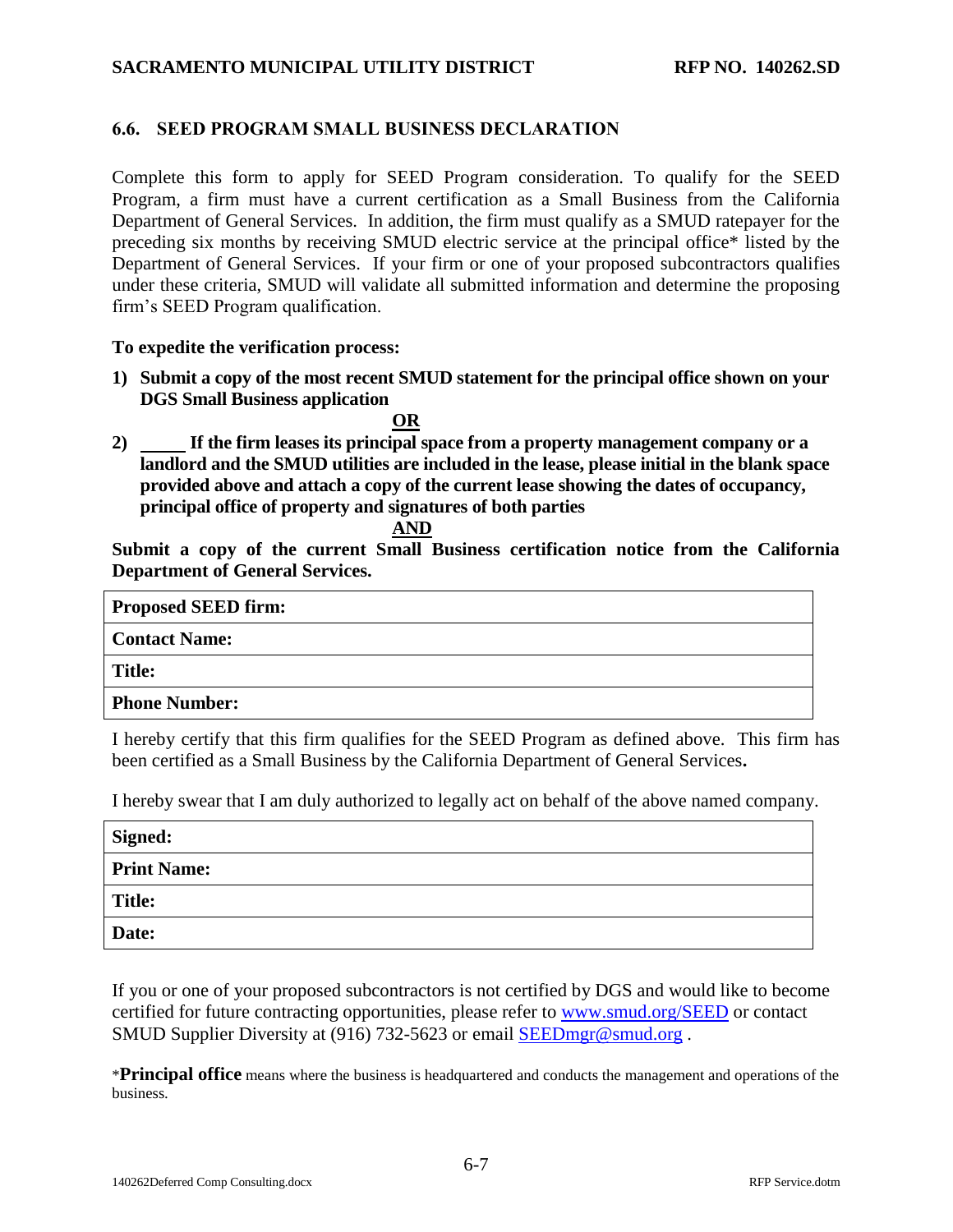### <span id="page-27-0"></span>**6.7. DESIGNATION OF PRIME CONTRACTOR, SUBCONTRACTORS AND SUPPLIERS**

#### **(TO BE COMPLETE BY ALL BIDDERS/PROPOSERS)**

The following are the names and business locations of the prime contractor and all subcontractors who will perform work or labor or render service to the Proposer in or about the work, or who will specially fabricate and install a portion of the work or improvement according to detailed drawings contained in the plans and specifications (as applicable) together with a statement of the portion of the work to be done by each subcontractor.

SEED Program - The Proposer may only count toward its SEED Program subcontracting credit those expenditures to subcontractors or contractors under a subcontractor that perform a commercially useful function. In addition, each contractor or subcontractor claiming SEED Program qualification shall complete the SEED PROGRAM SMALL BUSINESS DECLARATION.

|    | Firm<br>(Name and Address)                                                                                                                                                                                           | Work,<br><b>Material or</b><br><b>Service</b><br>(Provide Brief<br>Description) | <b>Supplier</b><br>Diversity/SEED<br><b>Program Status</b>                      | <b>Percent</b><br>(%)<br>(Of Total<br>Proposal<br>Price) | <b>Dollar</b><br>Amount<br>(Of This<br>Firm's Work,<br><b>Material</b> or<br>Service) |
|----|----------------------------------------------------------------------------------------------------------------------------------------------------------------------------------------------------------------------|---------------------------------------------------------------------------------|---------------------------------------------------------------------------------|----------------------------------------------------------|---------------------------------------------------------------------------------------|
| 1. | PROPOSER/PRIME CONTRACTOR<br>Name $\frac{1}{\sqrt{1-\frac{1}{2}}\cdot\frac{1}{\sqrt{1-\frac{1}{2}}}}$<br>Address_______<br>City, State, Zip______<br>Primary Contact<br>Phone $#$<br>License Number & Classification |                                                                                 | <b>SEED</b><br>Qualified<br><b>Yes</b><br>N <sub>0</sub>                        | $\%$<br>of Total<br>Proposal                             | \$<br><b>Amount of</b><br><b>Total</b><br><b>Proposal</b>                             |
| 2. | <b>SUBCONTRACTOR</b><br>Name<br>Address<br>City, State, Zip______<br>Primary Contact<br>Phone $\#$<br>License Number & Classification                                                                                |                                                                                 | <b>SEED</b><br>Qualified<br>Yes<br>N <sub>0</sub>                               | $\%$<br>of Total<br><b>Proposal</b>                      | \$<br><b>Amount of</b><br><b>Total</b><br><b>Proposal</b>                             |
| 3. | <b>SUBCONTRACTOR</b><br>Name<br>Address<br>City, State, Zip<br>Primary Contact<br>Phone $\#$<br>License Number & Classification                                                                                      |                                                                                 | <b>SEED</b><br><b>Qualified</b><br><b>Yes</b><br>N <sub>0</sub><br>$\mathbf{L}$ | $\frac{9}{6}$<br>of Total<br><b>Proposal</b>             | $\mathbb{S}$<br><b>Amount of</b><br><b>Total</b><br><b>Proposal</b>                   |
| 4. | <b>SUBCONTRACTOR</b><br>Name $\frac{1}{\sqrt{1-\frac{1}{2}}\cdot\frac{1}{\sqrt{1-\frac{1}{2}}}}$<br>Address <u>and</u><br>City, State, Zip______<br>Primary Contact<br>Phone $#$<br>License Number & Classification  |                                                                                 | <b>SEED</b><br><b>Qualified</b><br><b>Yes</b><br>N <sub>0</sub>                 | $\%$<br>of Total<br><b>Proposal</b>                      | $\mathbb{S}^-$<br><b>Amount of</b><br><b>Total</b><br><b>Proposal</b>                 |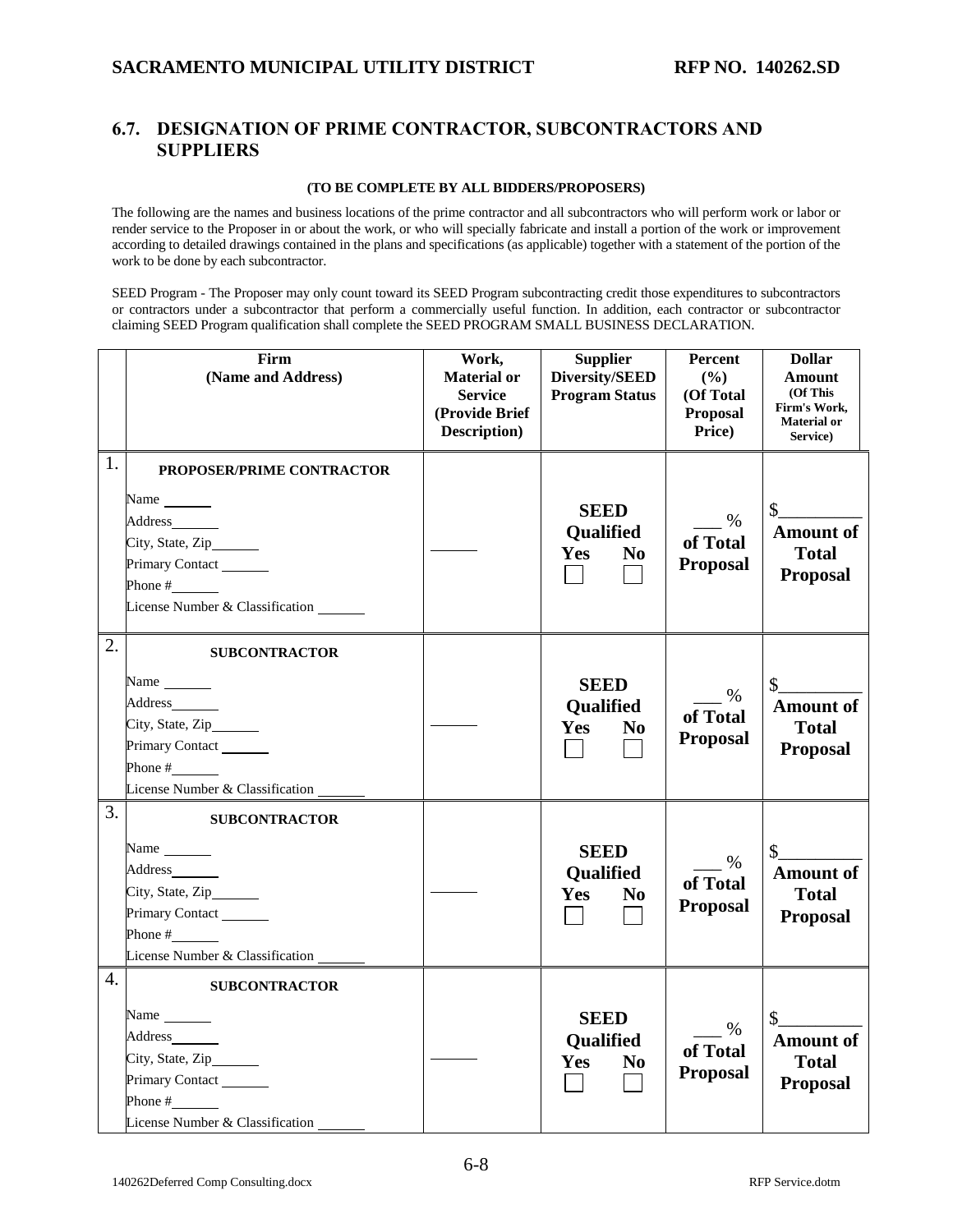### **DESIGNATION OF PRIME CONTRACTOR, SUBCONTRACTORS, AND SUPPLIERS (Continuation Page ; may be duplicated as needed)**

| <b>SUBCONTRACTOR</b>                                                                                                  |                                                   |                                     |                                                           |
|-----------------------------------------------------------------------------------------------------------------------|---------------------------------------------------|-------------------------------------|-----------------------------------------------------------|
| Name<br>Address <u>and</u><br>City, State, Zip______<br>Primary Contact<br>Phone #<br>License Number & Classification | <b>SEED</b><br>Qualified<br>Yes<br>N <sub>0</sub> | %<br>of Total<br><b>Proposal</b>    | <b>Amount of</b><br><b>Total</b><br><b>Proposal</b>       |
| <b>SUBCONTRACTOR</b>                                                                                                  |                                                   |                                     |                                                           |
| Name<br>Address<br>City, State, Zip______<br>Primary Contact<br>Phone #<br>License Number & Classification            | <b>SEED</b><br>Qualified<br>Yes<br>N <sub>0</sub> | %<br>of Total<br><b>Proposal</b>    | <b>Amount of</b><br><b>Total</b><br><b>Proposal</b>       |
| <b>SUBCONTRACTOR</b>                                                                                                  |                                                   |                                     |                                                           |
| Address_________<br>City, State, Zip______<br>Primary Contact<br>Phone $#$<br>License Number & Classification         | <b>SEED</b><br>Qualified<br>Yes<br>N <sub>0</sub> | $\%$<br>of Total<br><b>Proposal</b> | <b>Amount of</b><br><b>Total</b><br><b>Proposal</b>       |
| <b>SUBCONTRACTOR</b>                                                                                                  |                                                   |                                     |                                                           |
| Name<br>City, State, Zip______<br>Primary Contact<br>Phone #<br>License Number & Classification _                     | <b>SEED</b><br>Qualified<br>Yes<br>N <sub>0</sub> | %<br>of Total<br><b>Proposal</b>    | <b>Amount of</b><br><b>Total</b><br><b>Proposal</b>       |
| <b>SUBCONTRACTOR</b>                                                                                                  |                                                   |                                     |                                                           |
| Name<br>Address<br>City, State, Zip______<br>Primary Contact<br>Phone #<br>License Number & Classification            | <b>SEED</b><br>Qualified<br>Yes<br>N <sub>0</sub> | $\%$<br>of Total<br><b>Proposal</b> | \$<br><b>Amount of</b><br><b>Total</b><br><b>Proposal</b> |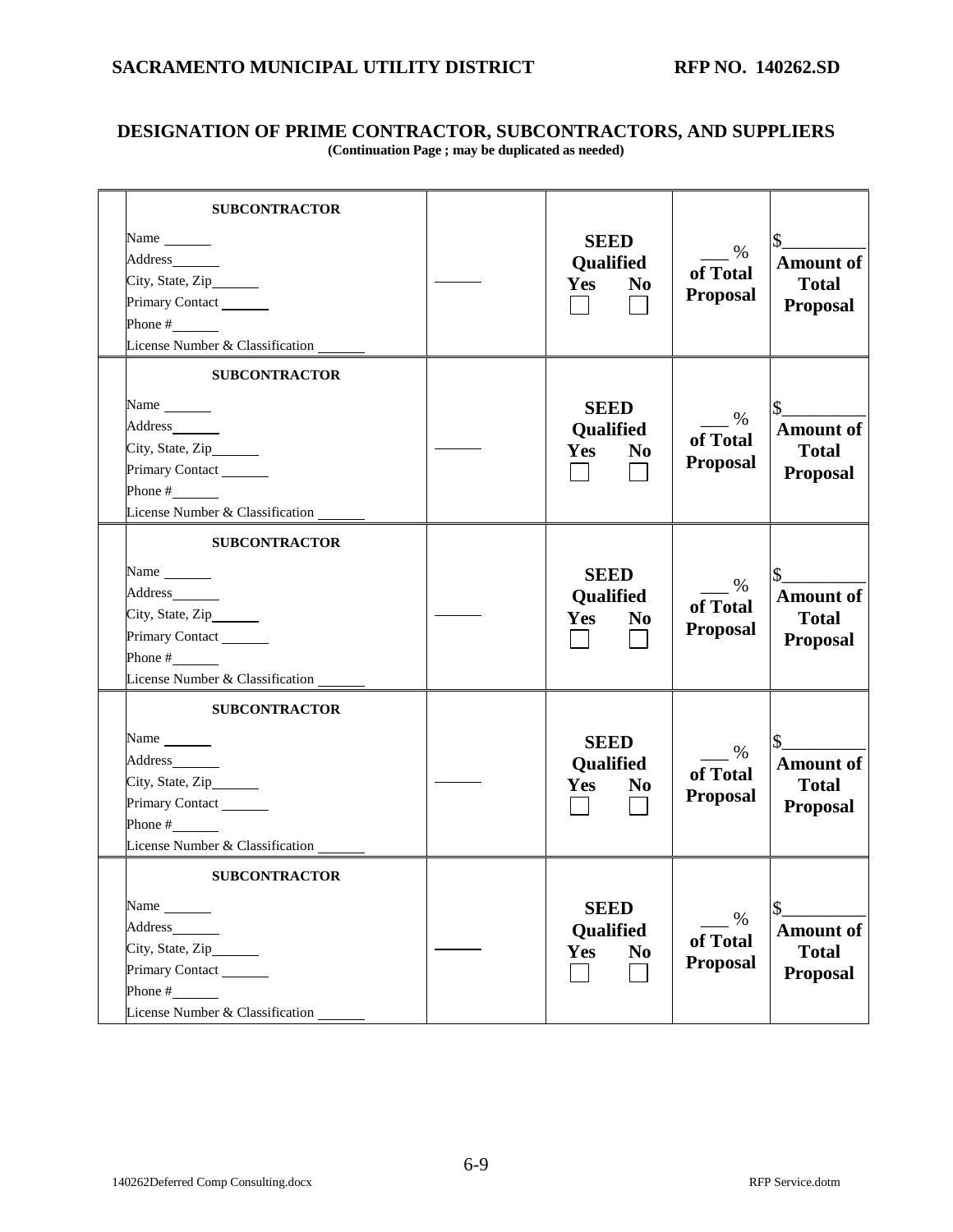### <span id="page-29-0"></span>**6.8. DETAILED PROPOSAL**

#### **6.8.1 Evaluation Criteria 1 Pass/Fail Requirements**

Proposer shall respond to the items below to verify that they meet the following minimum Contractor qualifications. After marking either "yes" or "no" to identify whether or not Contactor feels they meet the minimum qualifications, please be specific in explaining how your firm meets these requirements.

**A. The Contractor** (company submitting a proposal) is required to have a minimum of 8 years experience (including the period 7/1/06-6/30/14) performing the following for 457 or 401(k) plans for a minimum of 10 clients for each of the 8 years, and each of the 10 clients having a minimum plan size of \$100 million during each of the 8 years:

1. Recommendations to whether client fixed income and equity mutual funds should remain in the plan, go on watch list, or be deleted from the plan, and in general ensuring the plan's list of investment options is appropriate. See Scope of Services 1a).

| Yes<br>No                                                                                                                                                              |
|------------------------------------------------------------------------------------------------------------------------------------------------------------------------|
| <b>Response:</b>                                                                                                                                                       |
|                                                                                                                                                                        |
| 2. Preparation of search reports for clients to recommend new or replacement funds. See Scope Of<br>Services 1b).                                                      |
| Yes<br>N <sub>o</sub>                                                                                                                                                  |
| <b>Response:</b>                                                                                                                                                       |
|                                                                                                                                                                        |
| 3. Identification of appropriate benchmarks used by the Contractor to compare performance with client<br>mutual funds. See Scope of Services 1c).                      |
| N <sub>o</sub><br>Yes                                                                                                                                                  |
| <b>Response:</b>                                                                                                                                                       |
|                                                                                                                                                                        |
| Information to the client on how the 457 or 401(k) plan funds performed and why, and report<br>4.<br>preparation to support the evaluation. See Scope of Services 2a). |
| N <sub>o</sub><br>Yes                                                                                                                                                  |
| <b>Response:</b>                                                                                                                                                       |
|                                                                                                                                                                        |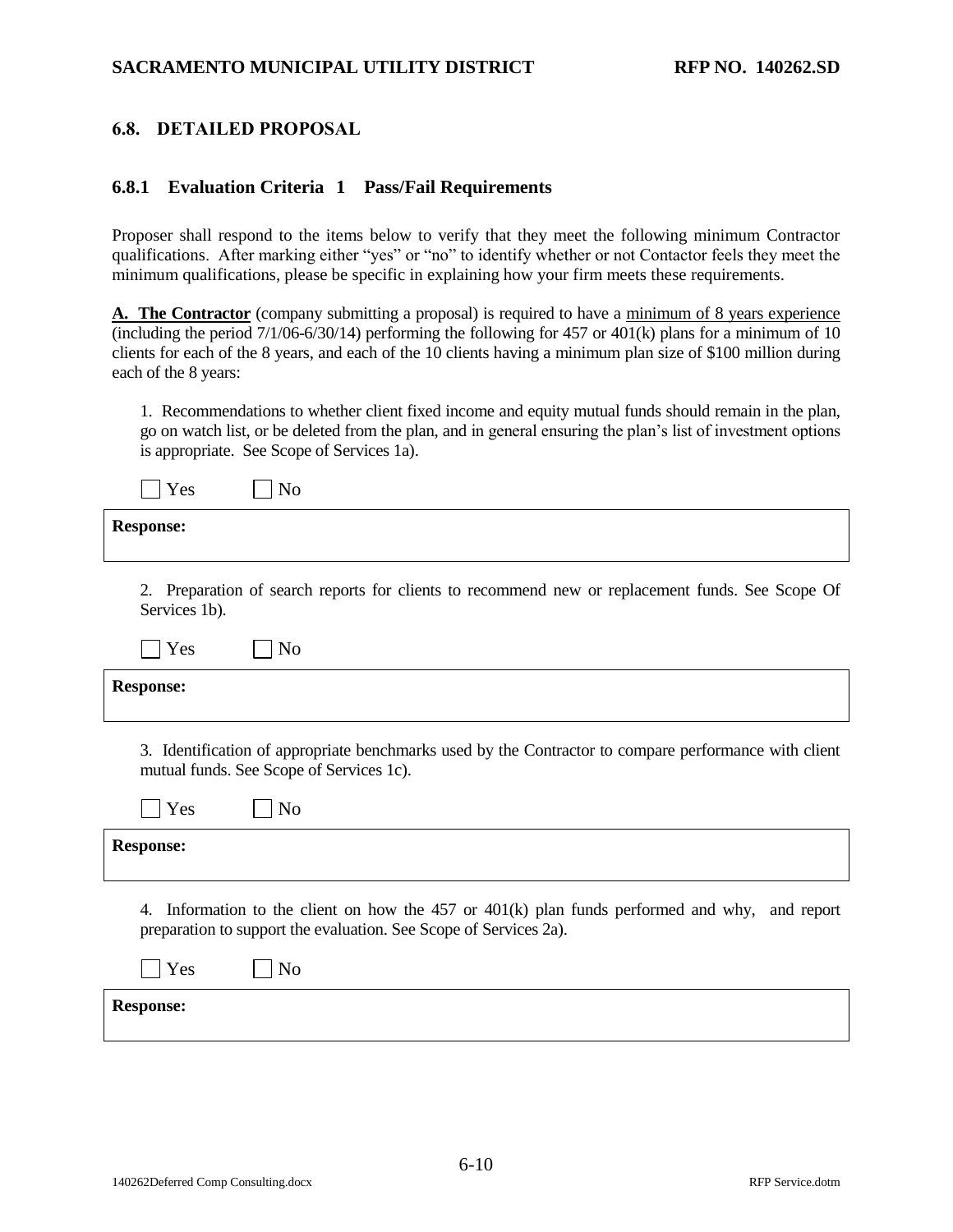5. Performance of face to face on-site research visits with mutual fund managers used by Contractor's clients to assist in evaluating the mutual fund and its management.

| Yes              | No |
|------------------|----|
| <b>Response:</b> |    |

#### **B. Key Consultant**

6. The individual assigned to our account that will be directly responsible for making quarterly presentations to our Deferred Compensation Committee must have a minimum of 5 years experience performing items  $1 - 4$ , in A above for a minimum of 5 clients with a minimum plan size of \$100 million during each of the 5 years. Provide sufficient supporting information in your response to enable the reader to confirm the key consultant has this experience.

| $\blacksquare$ Yes | No |
|--------------------|----|
| <b>Response:</b>   |    |

#### **6.8.2 Evaluation Criteria 2 SEED Program Evaluation Points**

Ten evaluation points will be awarded to SEED qualified prime Proposers. Non-SEED prime Proposers will receive up to ten evaluation points on a pro-rata basis for proposing at least 20% subcontracting which utilizes SEED subcontractors. Details are in the Supplier Education & Economic Development section of this document.

#### **6.8.3 Evaluation Criteria 3 Proposer's Experience and Qualifications**

A. Provide a brief description (including range of services) and history of your organization.

| <b>Response:</b> |
|------------------|
|------------------|

B. Describe your experience in investment evaluation and strategic consulting for 401(k)/457 plan sponsors. Include as part of your response 1) the number of years the firm has been providing this service, 2) the number of deferred compensation clients you had in 2013 for which you performed this service, and 3) approximate number of investment manager searches performed in 2013.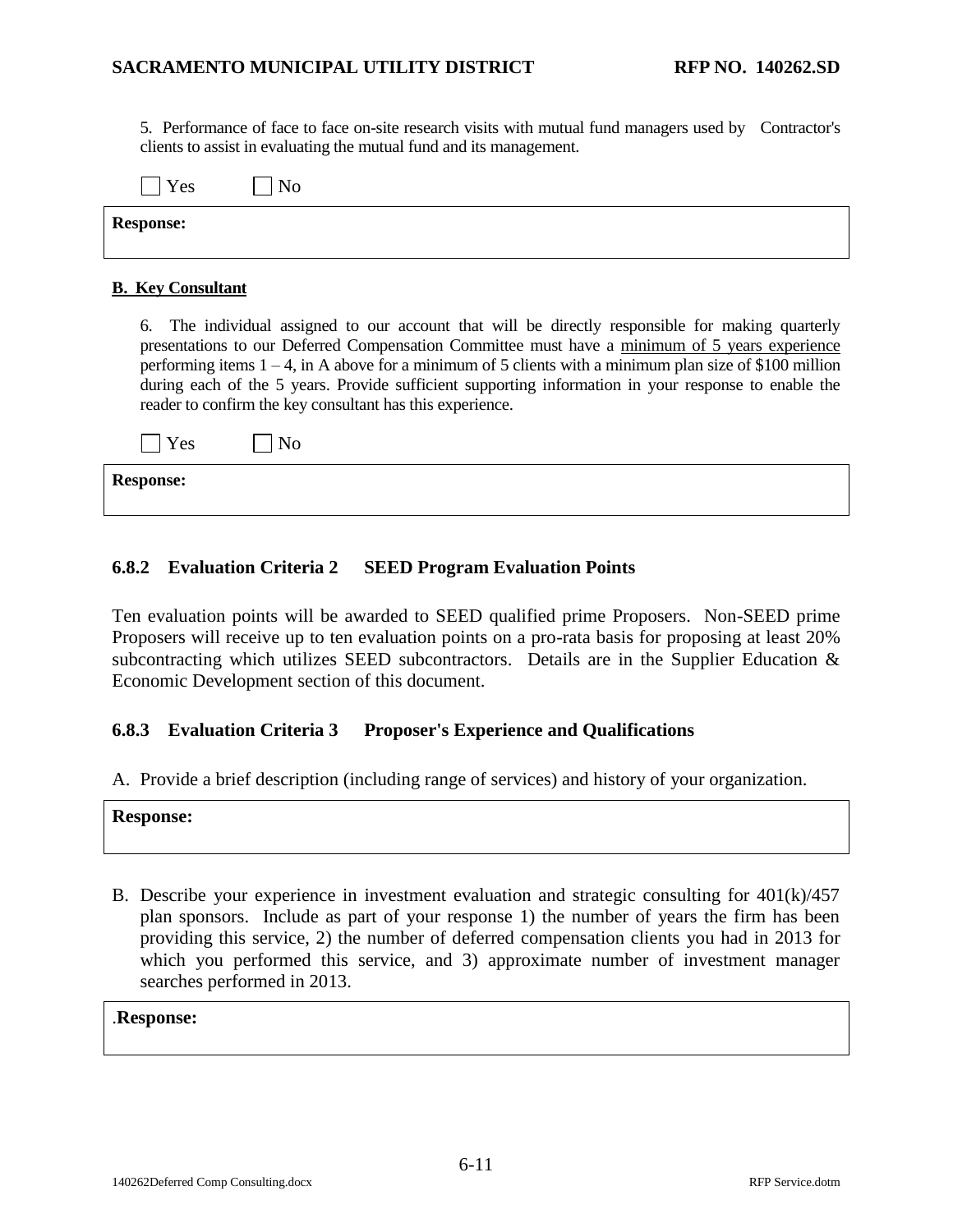C. Describe the added value, in terms of additional services and expertise, your firm provides that the other consulting firms may not offer.

#### **Response:**

D. Provide a representative list of current investment consulting clients where you provided services similar to the Scope of Services. Also, provide three references (contact name, title, address and telephone number) from clients for which you provided service within the past 24 months, similar to the Scope of Services contained herein. Specifically state which parts of the Scope of Services were performed for each reference listed.

**Response:**

E. Provide a sample report (similar to what you'd anticipate providing to SMUD quarterly) demonstrating your firm's ability to meet the objectives in the Scope of Services.

**Response:**

F. What is the average turnover of employees in the investment consulting area of your firm for each of the past three (3) years?

**Response:**

G. Has the SEC or any other governing body investigated your firm sometime during the last five (5) years? If so, what was the result of that investigation?

**Response:**

H. Do you have any associations, alliances or ownership interest in any fund managers? If so, please describe.

**Response:**

I. Please provide your firm's audited Financial Statements for the previous two (2) years.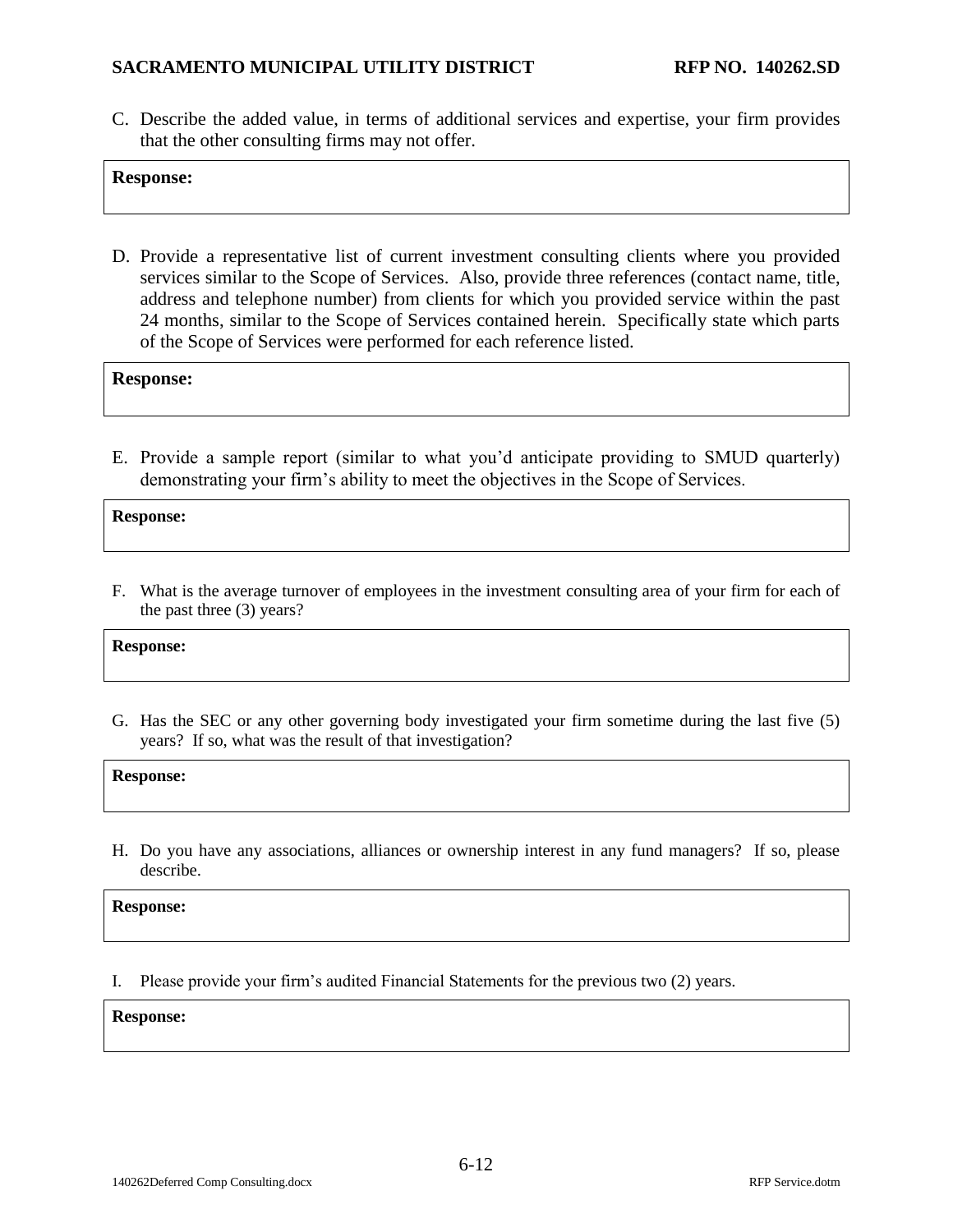J. Will your firm be able to increase its compensation from sources other than directly from our company if you are awarded the contract? If so, please explain.

#### **Response:**

K. Describe your firm's process for monitoring legislative, industry, and market trends to support the consulting practice. Describe how the implications/conclusions of this information are disseminated to the consultant(s) assigned to our account.

**Response:**

### **6.8.4 Evaluation Criteria 4 Experience and Qualifications of Key Project Personnel**

A. Provide detailed resumes of key personnel proposed for this project. Either as part of the resume or separate narrative, explain the extent to which personnel assigned have experience with the Scope of Services.

Identify the person (or persons) that will be giving the quarterly presentation to the Deferred Compensation Committee. For the individual that will be making quarterly presentations to SMUD's Deferred Compensation Committee, be thorough in your response describing example assignments including at a minimum: 1) experience presenting quarterly fund performance information to deferred compensation committees (include number of years), 2) preparing fund search reports, 3) recommending fund additions and deletions, and 4) a challenge a client faced and the solution that this individual provided to resolve the challenge.

#### **Response:**

B. Describe experience of assigned personnel in interviewing fund managers and / or conducting face to face research visits.

If someone other than the assigned personnel performs this function, then describe the experience of the individual(s) that do perform this function.

**Response:**

C. Provide an example search report, prepared by the personnel assigned to our account, recommending an investment option to a 457 or 401(k) plan.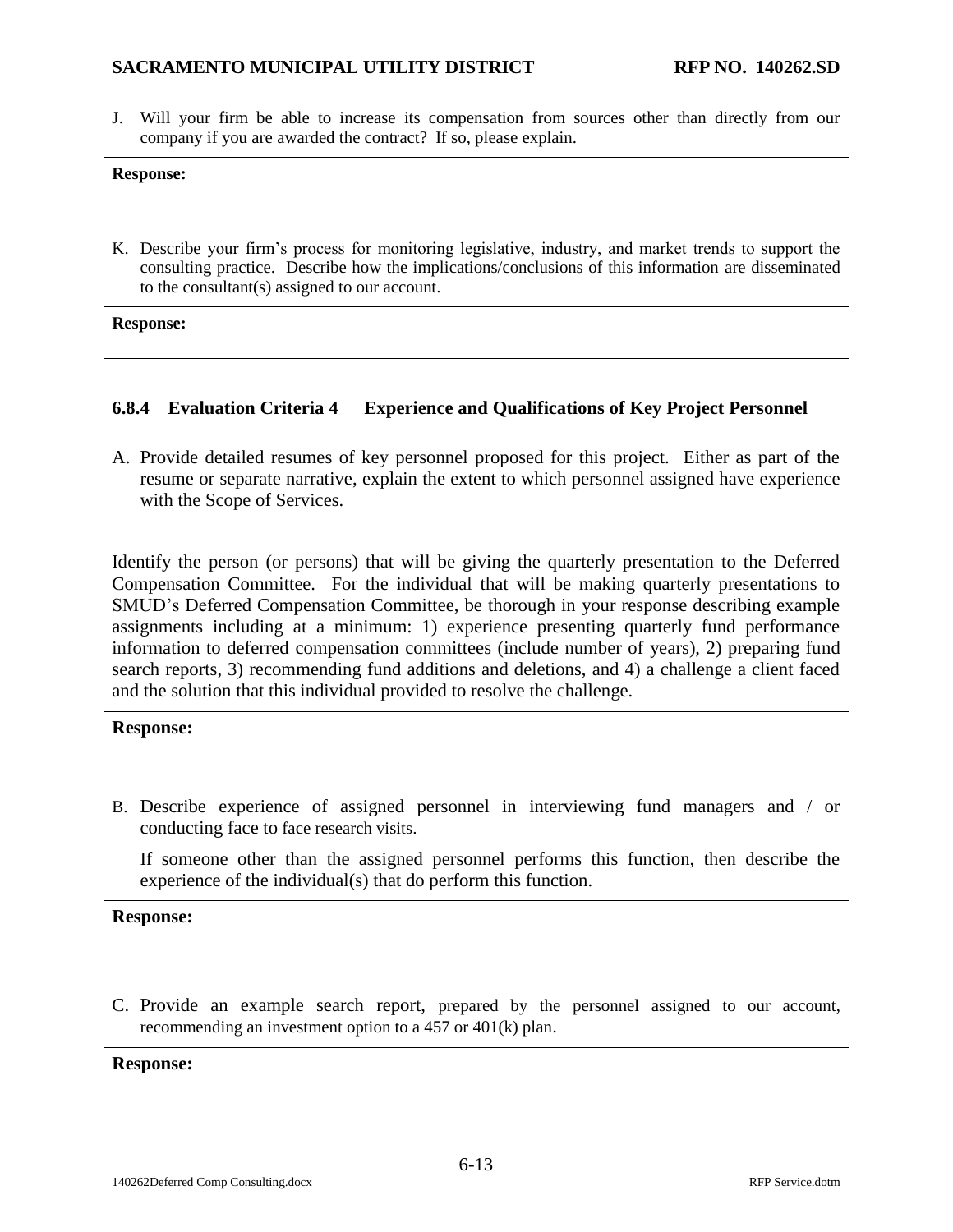### **6.8.5 Evaluation Criteria 5 Technical Approach**

A. Fund monitoring - Describe the process you'll use to monitor SMUD's investment options. At a minimum, include in your discussion 1) frequency of interviews and face to face research visits, 2) types of information learned in these investment manager visits, and 3) how the personnel assigned to a client are made aware of the results of the fund manager interviews so that the results can be effectively communicated to clients.

#### **Response:**

B. Identification of new fund – Assume you are going to recommend an investment option for a given fund category in need of a new or replacement investment option. Explain the process you use to determine which specific fund to recommend for that fund category. As part of your response, include the process used to differentiate among fund managers. If your approach differs depending on the fund category (i.e. large cap growth vs. emerging markets) please comment on the distinction. Be specific about your approach.

#### **Response:**

C. If you were to make 1 change to SMUD's investment lineup (see section 2.2 in Scope of Services), what would it be? Please explain your reason. If instead you feel there is no change needed, please explain why.

#### **Response:**

D. Describe your approach in providing the proper universe for determining benchmarks for investment options. Give an example of establishing a benchmark for a unique fund such as a socially responsible investment fund or any other type of fund you consider unique.

#### **Response:**

E. Discuss your process for assessing the reasonableness of fees charged by a) fund managers and b) record keepers.

As part of this, state how you determine whether plan participants receive appropriate value for the fund manager and record keeper fees paid.

Discuss an example where you helped a client negotiate lower record keeper fees when you felt fees were too high.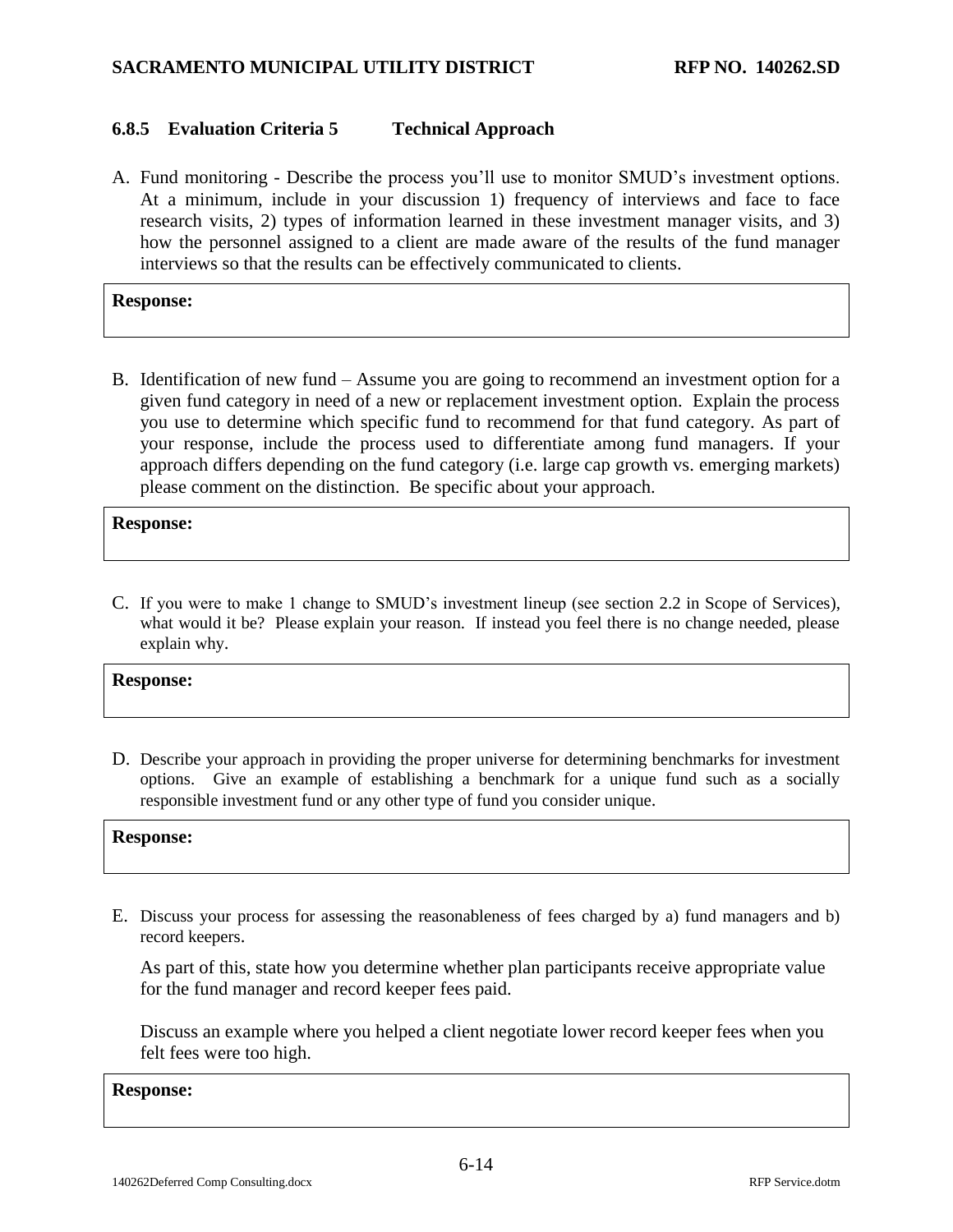#### **6.8.6 Evaluation Criteria 6 Commercial Terms (Price) and Compliance with SMUD's Contractual Terms**

- A. This section includes the cost information contained in the Bid Schedule section of this Request for Proposal.
- B. The Proposer shall note all exceptions taken to this Request for Proposal including the contract terms and conditions of the contract included in the Sample Contract section of this Request for Proposal. SMUD reserves the right to reject any proposal based on noncompliance with the attached contract terms and conditions.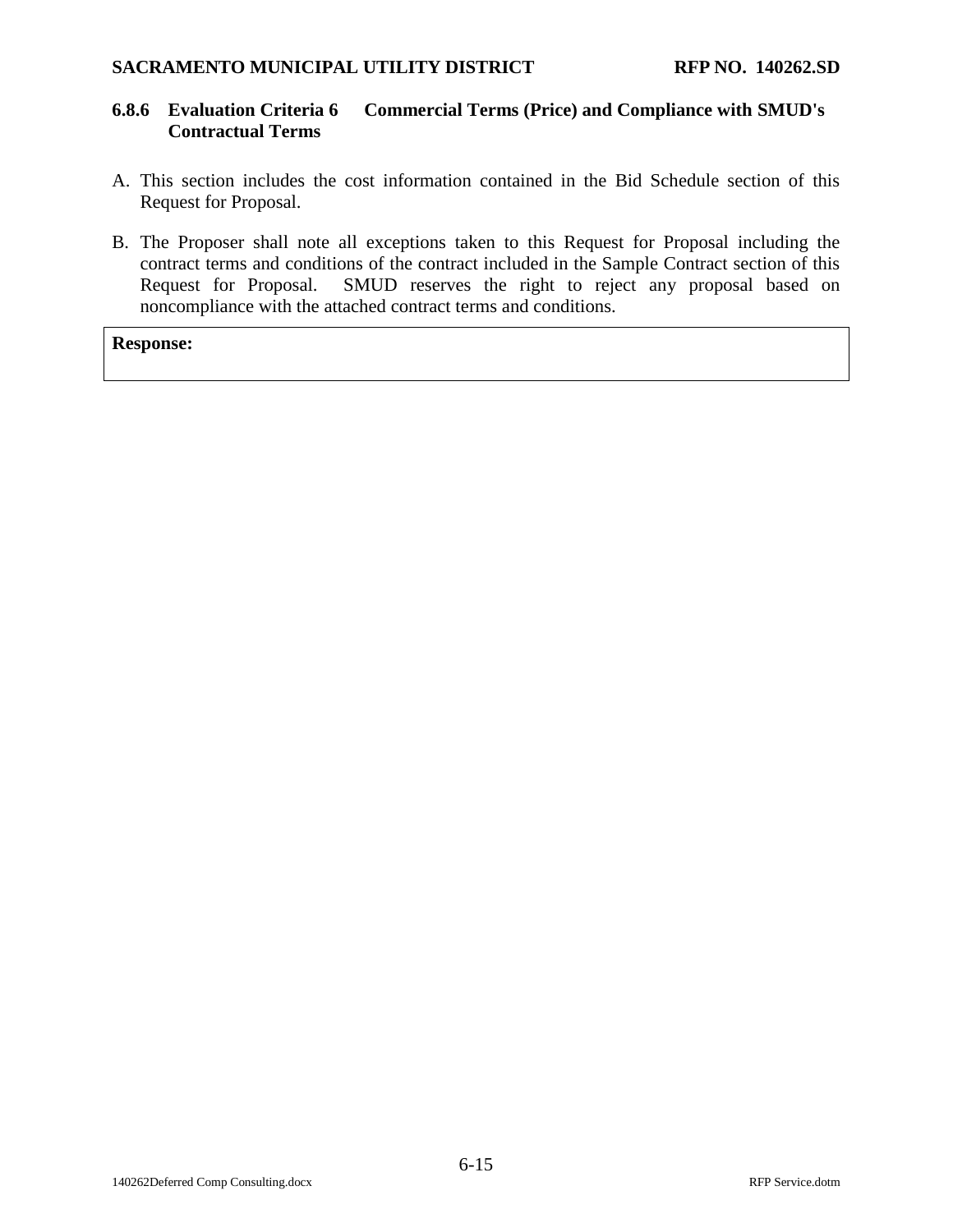### <span id="page-35-0"></span>**6.9. BID SCHEDULE**

#### **RFP No. [140262.SD](#page-0-0)**

In accordance with this Request for Proposal, the Proposer agrees to provide the services described in the Scope of Services, at the rates shown in this Schedule.

The costs to SMUD below shall include all labor, transportation, insurance, printing, overhead, profits and etc., including all subcontractors and other services required or necessary to accomplish the services described in the Scope of Services and this Request For Proposal.

| <b>ITEM</b> | <b>DESCRIPTION</b>                                                                                           | EST. | <b>UNITS</b>    | <b>UNIT</b>   | <b>TOTAL</b>                 |
|-------------|--------------------------------------------------------------------------------------------------------------|------|-----------------|---------------|------------------------------|
| NO.         |                                                                                                              | QTY. |                 | <b>PRICE</b>  | <b>AMOUNT</b>                |
| 1.          | Provide services per Scope of<br>Services in 2015, including<br>anticipated travel costs.                    | 12   | Monthly<br>Rate | $\mathcal{S}$ | $\mathcal{S}$                |
| 2.          | Provide services per Scope of<br>Services in 2016, including<br>anticipated travel costs.                    | 12   | Monthly<br>Rate | \$            | $\mathcal{S}$                |
| 3.          | Provide services per Scope of<br>Services in 2017, including<br>anticipated travel costs.                    | 12   | Monthly<br>Rate | \$            | $\mathcal{S}$                |
| 4.          | Provide services per Scope of<br>Services in 2018 (at SMUD's option),<br>including anticipated travel costs. | 12   | Monthly<br>Rate | $\mathcal{S}$ | $\mathcal{S}$                |
| 5.          | Provide services per Scope of<br>Services in 2019 (at SMUD's option),<br>including anticipated travel costs. | 12   | Monthly<br>Rate | \$            | $\mathcal{S}$                |
| 6.          | Additional SMUD requested work.<br>(See Note 2 below.)                                                       | N/A  | N/A             | N/A           | Not to exceed<br>\$25,000.00 |
| 7.          | <b>TOTAL COSTS</b><br>(Items 1 through 6 above.)                                                             |      |                 |               | $\mathcal{S}$                |

#### **Note: SMUD's evaluations for award will include SEED Price Advantage calculations**

Additional SMUD requested work: The Contractor's bid is to be considered all-inclusive to perform the work of this contract, as described in the Scope of Services. SMUD may, at its discretion, determine that additional services are required. The Contractor, when so directed by SMUD, will perform such additional work as part of this contract and will be reimbursed at the rates approved by the Contract Manager.

In case of discrepancy between the unit prices bid and the extensions thereon, the unit prices shall govern. In case of an error in the addition of the total bid amount for all bid items the corrected total shall govern.

The rates proposed above shall remain fixed for the duration of the contract unless otherwise approved in writing by SMUD.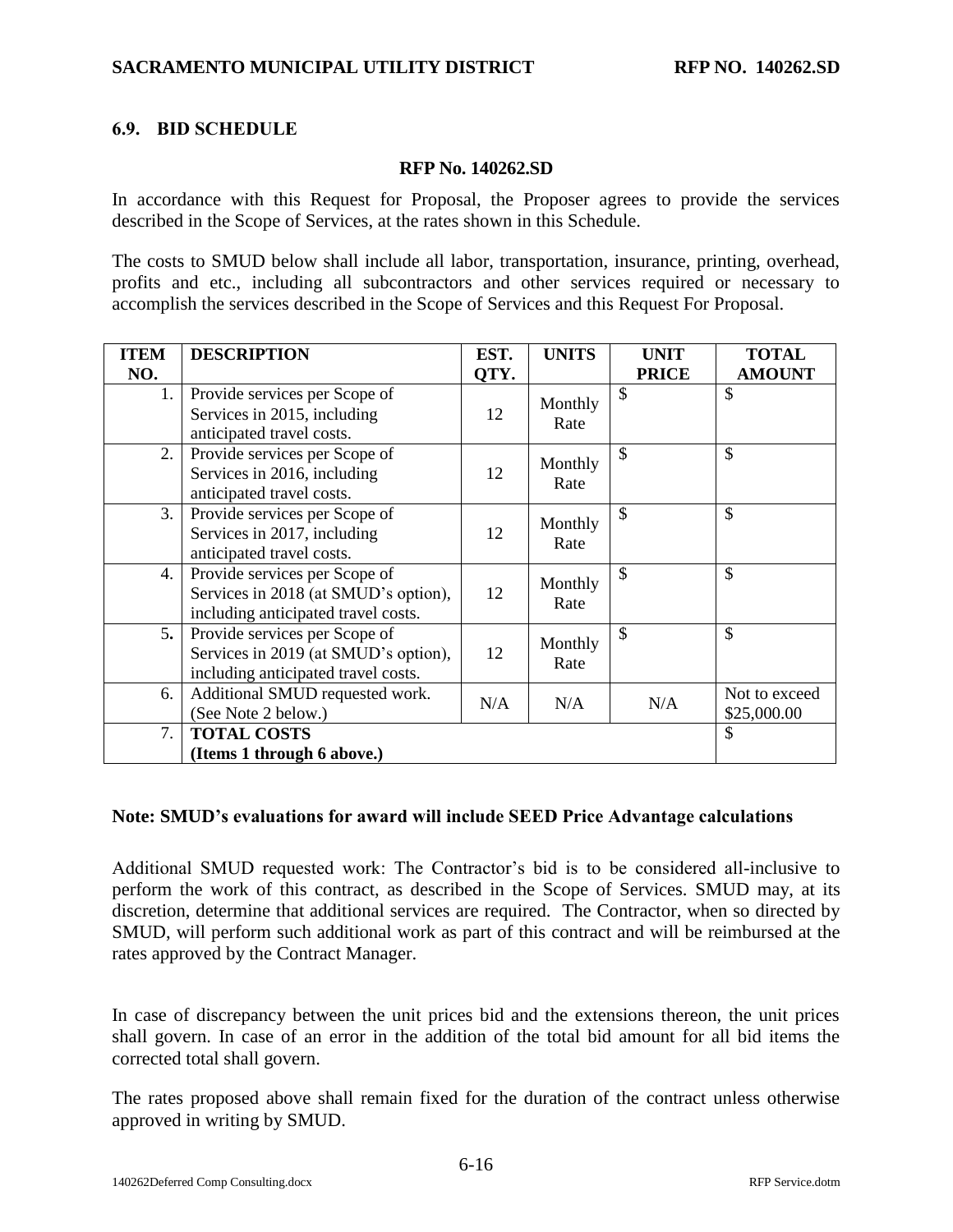## **PROPOSER:**

| <b>Company:</b>        |        |      |
|------------------------|--------|------|
| <b>Street Address:</b> |        |      |
| City:                  | State: | Zip: |
| Signed:                |        |      |
| <b>Print Name:</b>     |        |      |
| <b>Title:</b>          |        |      |
| <b>Telephone:</b>      | Fax:   |      |
| <b>Email:</b>          | Date:  |      |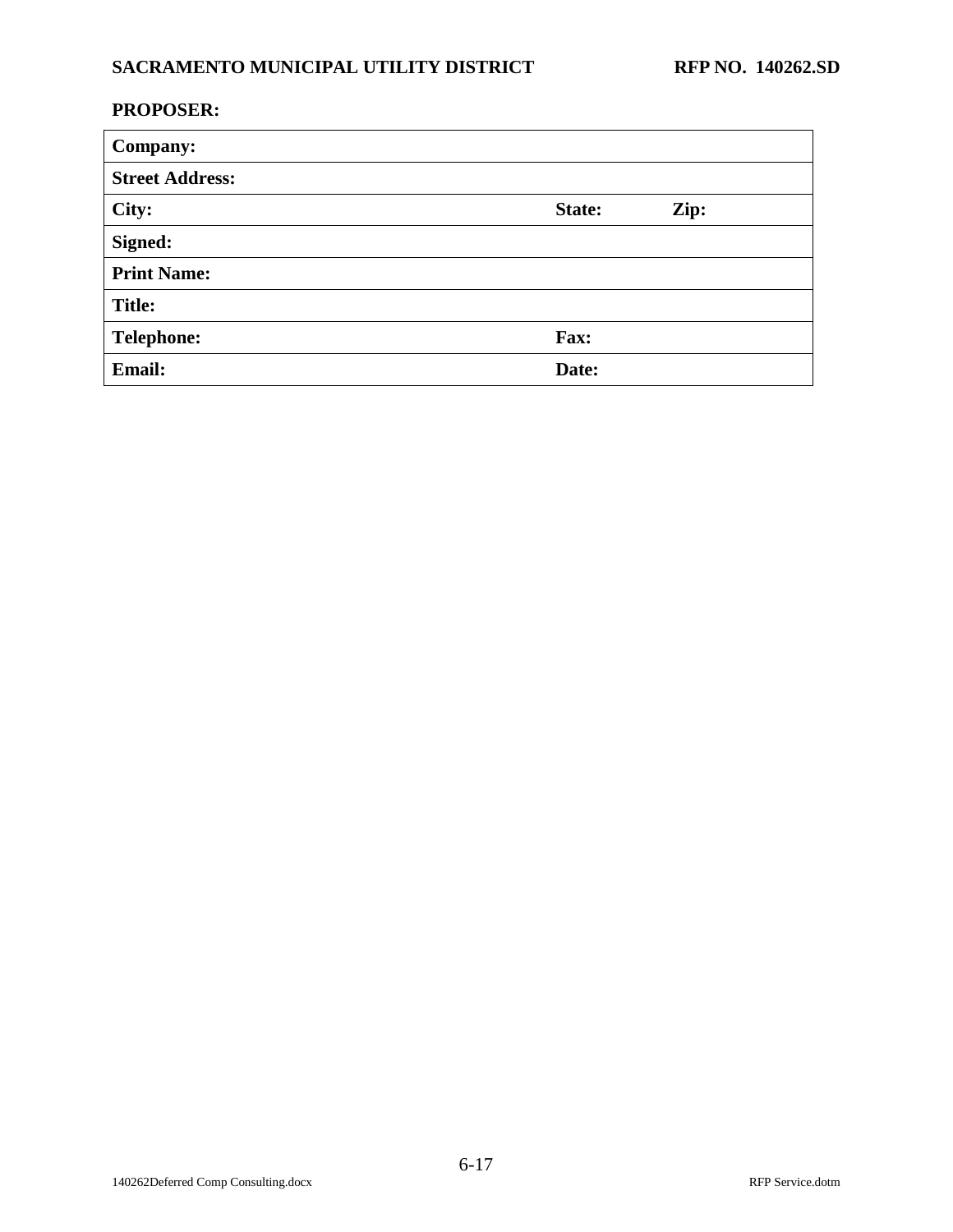## <span id="page-37-0"></span>**6.10. CONFLICT OF INTEREST DISCLOSURE FORM**

| I, |                                      | the undersigned,   |
|----|--------------------------------------|--------------------|
|    | (Print Company Representative Name)  |                    |
|    |                                      | of                 |
|    | (Print Company Representative Title) |                    |
|    |                                      | hereby certify the |
|    | (Print Company Name)                 |                    |

information contained herein and that undersigned is duly authorized to certify that the contractor has not and shall not receive compensation, have a financial interest in, nor have any other type of existing or future contractual involvement that could influence recommendations provided to SMUD or be viewed as giving the appearance of impropriety and/or the fact or the appearance of a conflict-of-interest.

| <b>Signed:</b>     |  |
|--------------------|--|
| <b>Print Name:</b> |  |
| Date:              |  |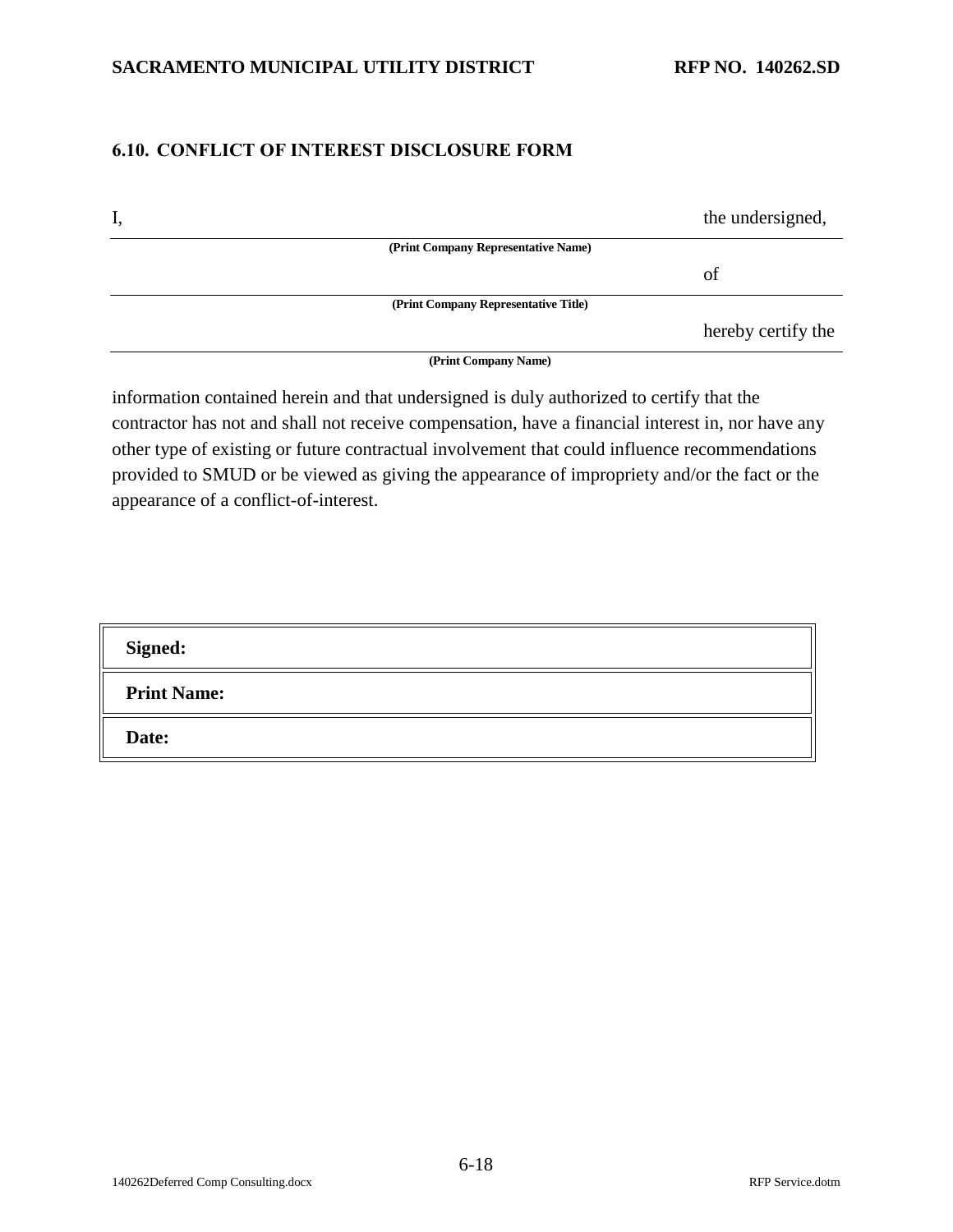# <span id="page-38-0"></span>**7. SAMPLE CONTRACT**

**Note: The Sample Contract is attached as a separate document.**